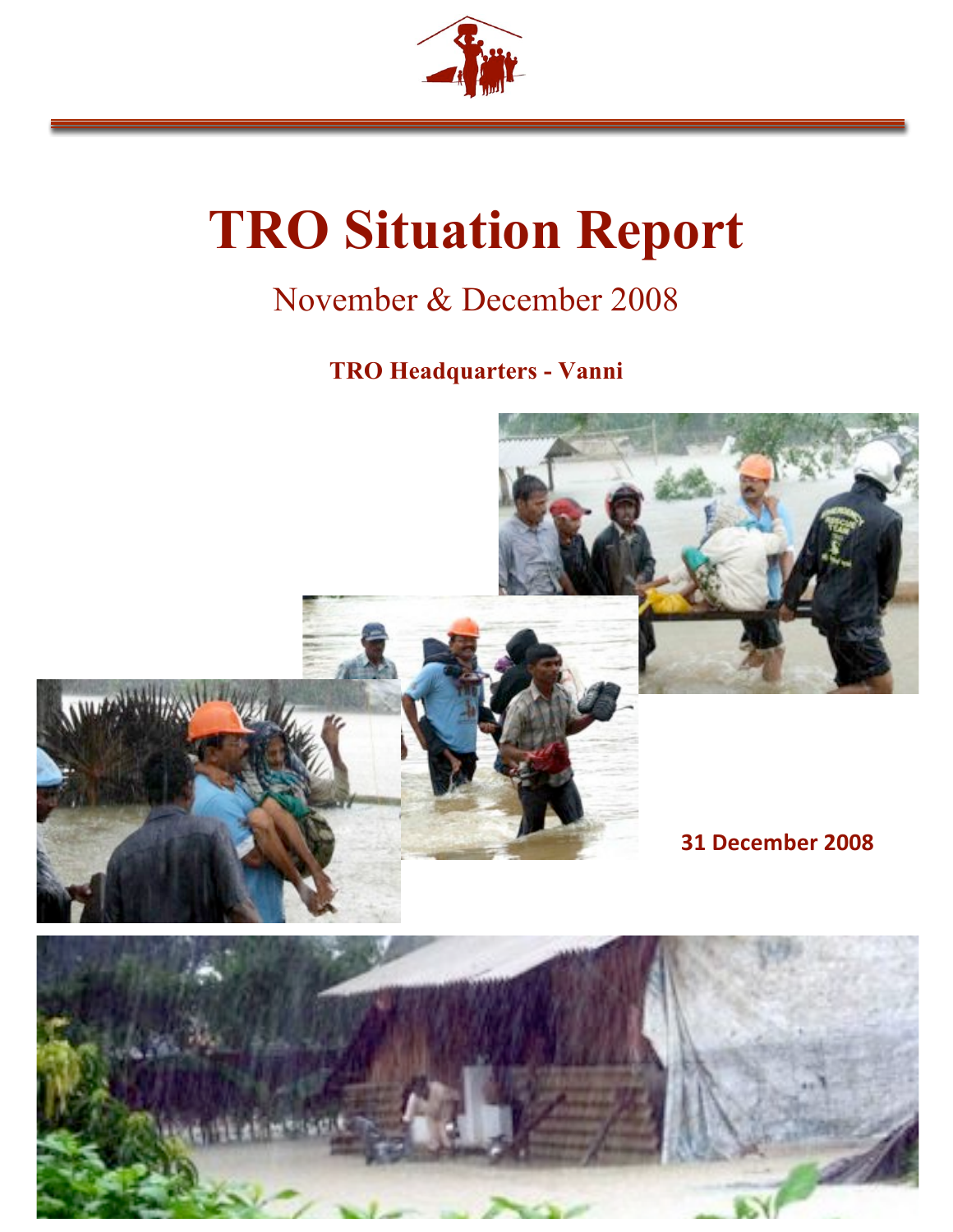

## **Table of Contents**

| Ι.   |                                                                                                    |  |
|------|----------------------------------------------------------------------------------------------------|--|
| II.  |                                                                                                    |  |
| III. |                                                                                                    |  |
| IV.  |                                                                                                    |  |
|      | a.                                                                                                 |  |
|      | $\mathbf{b}$ .                                                                                     |  |
|      |                                                                                                    |  |
|      |                                                                                                    |  |
|      |                                                                                                    |  |
|      | $\mathbf{C}$ .                                                                                     |  |
|      | d.                                                                                                 |  |
|      |                                                                                                    |  |
|      | e.                                                                                                 |  |
|      | f.                                                                                                 |  |
|      | g.                                                                                                 |  |
| V.   |                                                                                                    |  |
|      |                                                                                                    |  |
|      |                                                                                                    |  |
|      | Table 7: Displaced schools by Division - Displaced from Kilinochchi & Mullaitivu Districts 12      |  |
|      |                                                                                                    |  |
|      |                                                                                                    |  |
|      |                                                                                                    |  |
|      | Table 11: Humanitarian Assistance received by the Kilinochchi Educational Zone 13                  |  |
|      | Table 12: Items distributed to displaced students in Mullaitivu Educational Zone & remaining needs |  |
|      |                                                                                                    |  |
|      |                                                                                                    |  |
|      | Table 14: Details of displaced Schools & where they temporarily function in Mullaitivu Educational |  |
|      |                                                                                                    |  |
|      | Table 15: Details of the Schools where IDP Welfare Centres have been established in Mullaitivu     |  |
|      |                                                                                                    |  |
|      | Table 16: Schools functioning for primary students in the morning & secondary students in the      |  |
|      |                                                                                                    |  |
|      |                                                                                                    |  |
|      |                                                                                                    |  |
|      | Table 20: Vadamarachchi East DS Division - IDPs in Welfare Centres & Schools 17                    |  |
|      |                                                                                                    |  |
| VI.  | Details of the post flood situation & the urgent needs of the people who were severely             |  |
|      |                                                                                                    |  |
|      |                                                                                                    |  |
|      | Table 21: Damaged Houses of the Permanent residents of the flood affected areas 18                 |  |
|      |                                                                                                    |  |
|      |                                                                                                    |  |
|      |                                                                                                    |  |
|      |                                                                                                    |  |
|      |                                                                                                    |  |
| IX.  |                                                                                                    |  |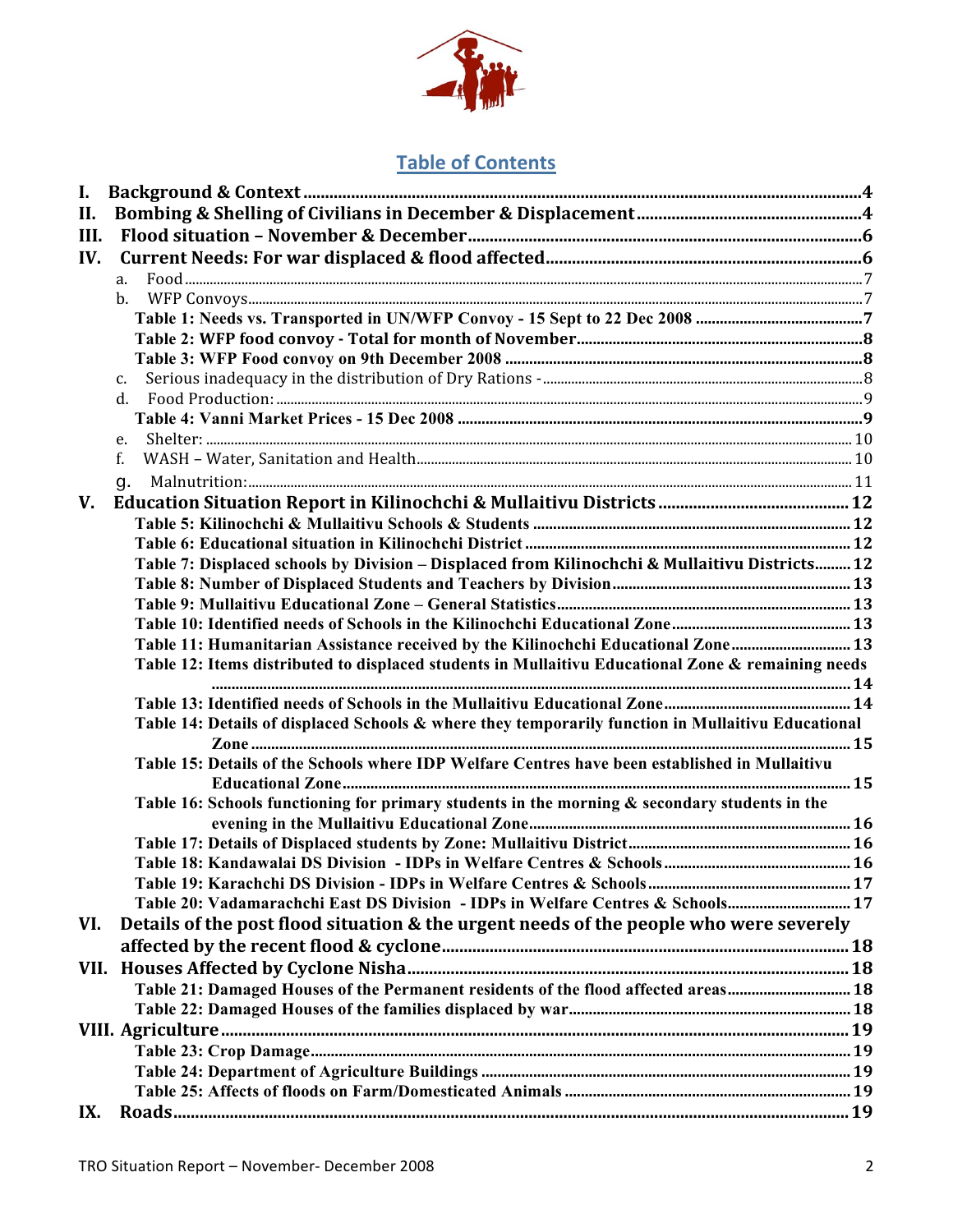

| X.                                                                                         |     |
|--------------------------------------------------------------------------------------------|-----|
|                                                                                            |     |
|                                                                                            |     |
| XI.                                                                                        |     |
|                                                                                            |     |
|                                                                                            |     |
|                                                                                            |     |
|                                                                                            |     |
| Table 33: Damaged Caused by Recent Flood in Kilinochchi District to Irrigation Schemes  23 |     |
|                                                                                            |     |
|                                                                                            |     |
|                                                                                            |     |
|                                                                                            |     |
|                                                                                            |     |
|                                                                                            |     |
| Table 38: Summary of Urgent needs for the affected people & important sectors25            |     |
| XVII. 'Eelanatham' newspaper dated 17th December 2008 Report on Food Situation in          |     |
|                                                                                            | .26 |
|                                                                                            |     |

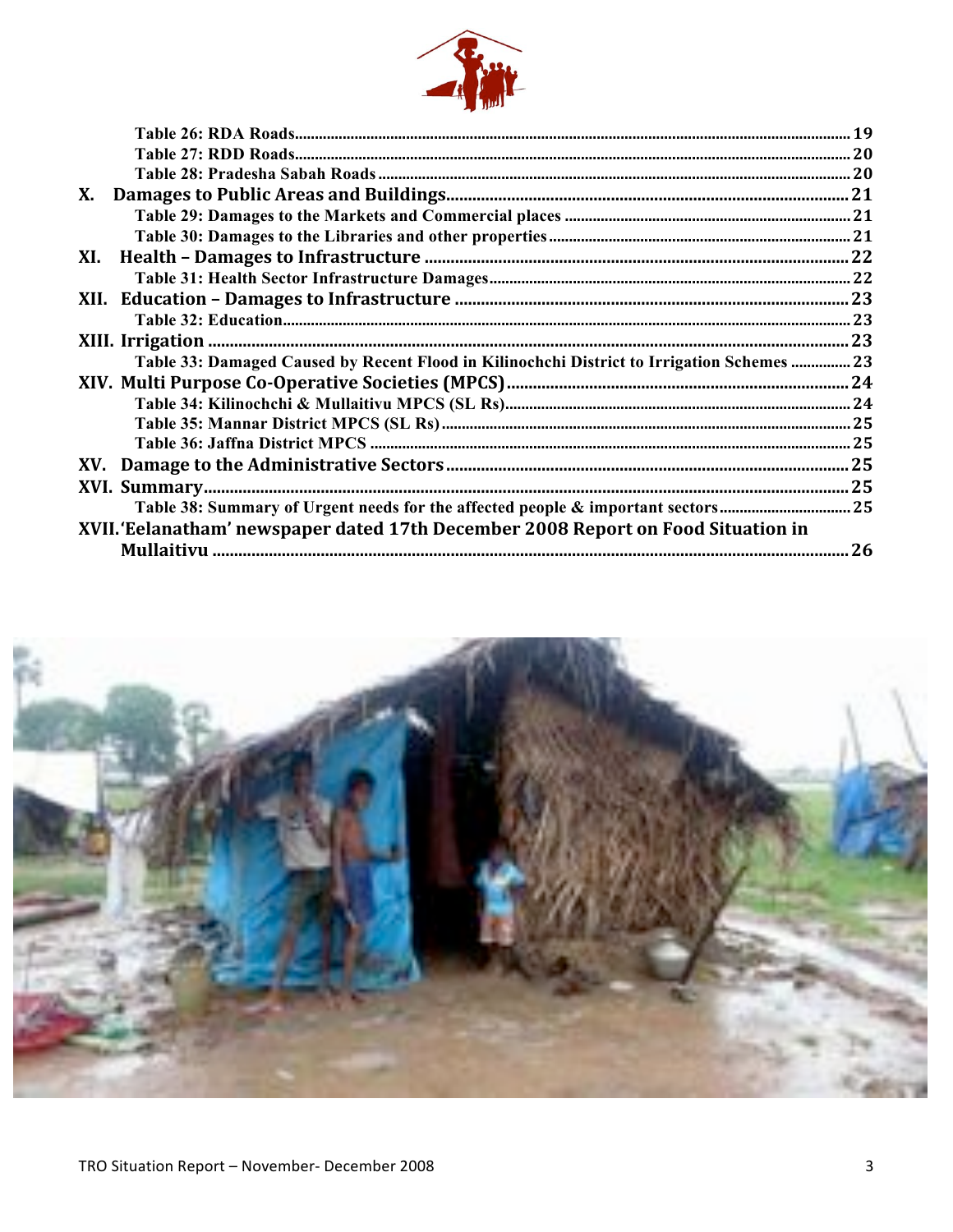

## **6.** Background & Context

In September 2008 the Government of Sri Lanka (GoSL) ordered all United Nations Agencies and international humanitarian organizations to leave the Vanni<sup>1</sup> leaving ICRC, CARITAS - HUDEC (locally based Catholic NGO) and Tamils Rehabilitation Organization (TRO) as the only NGOs caring for over 350,000 internally displaced person (IDPs). 2 The GoSL has since then restricted all access to the Vanni by humanitarian organizations and the local and international media allowing only intermittent food convoys by World Food Program (WFP). Additionally, the GoSL has placed severe restrictions and embargos on food, water, medicine, fuel, building materials for temporary shelters, and other essential items. In addition to the 350,000 IDPs there are approximately 100,000-150,000 nondisplaced civilians in the Vanni whose needs and the hardships faced are similar to the IDPs.

The UN and the international humanitarian community have remained silent over the past few years, especially over the last 6 months, as the conditions in the Vanni have continued to worsen. This silence has made the humanitarian community complicit in the continuous, deliberate violations of international humanitarian law by the GoSL. The argument that their silence is due to their desire to continue to provide "some" assistance to the IDPs can no longer be made due to the fact that, other than the WFP, these organizations are currently not allowed any access to the Vanni by the GoSL. There has also been a concerted, successful campaign by the GoSL to intimidate the humanitarian community into silence. This has included attacks on NGO staff (the execution of 17 ACF staff by Sri Lankan security forces and the abduction of 7 TRO staff by government affiliated paramilitaries), the cancelling of or failure to renew the visas of those international staff who spoke out, the banning of organizations, such as TRO, and ordering international NGOs to leave the country.

These actions by the GoSL are designed to remove "independent international observers/witnesses" to the government's ongoing violations of international humanitarian law and international human rights law. These include, but are not limited to: the bombing and shelling of civilian settlements, IDP camps, hospitals and schools; the denial of humanitarian assistance and access to IDPs; and the targeting of civilian vehicles and ambulances by Deep Penetration Units of the Sri Lanka Army (DPU-SLA).

## **11. Bombing & Shelling of Civilians in December & Displacement**

- a. Artillery attacks launched by the Sri Lankan Army (SLA) killed a schoolgirl (age 6), Nirosini Arulanantham, residing at No.16, Hudson Road, Vattakachchi and seriously wounded 31 year old Vinayagavel from Vattakachchi. The shells fell near Vattakachchi, Thakarapillayar Temple at 12.45 pm on 1<sup>st</sup> December, 2008. The small child returning from school died on the spot. The injured person was taken to hospital and subjected to intensive care.
- b. Artillery and mortar shell attacks by the SLA advancing from Manal Aru army camps have caused the displacement of vast number of people from villages such as Kumarapuram, Kanukkerni, Mamulai, Thaneerutru and Mulliyawalai of Maritempattu AGA Division. Due to these attacks hundreds of houses and home gardens with fruit trees have been destroyed. Several

 <sup>1</sup> The Vanni consists of parts or all of the following districts in the North of Sri Lanka: Kilinochchi, Mullaitivu, Mannar, Vavuniya and Jaffna.

<sup>&</sup>lt;sup>2</sup> Source: Government Agent. UNHCR uses the figure of 230,000 but does not count over 100,000 IDPs who were displaced prior to August 2006 from government controlled areas of Jaffna, Vavuniya, Trincomalee, Batticaloa, and Amparai Disticts due to attacks on Tamil civilians by Govt. security forces and paramilitaries.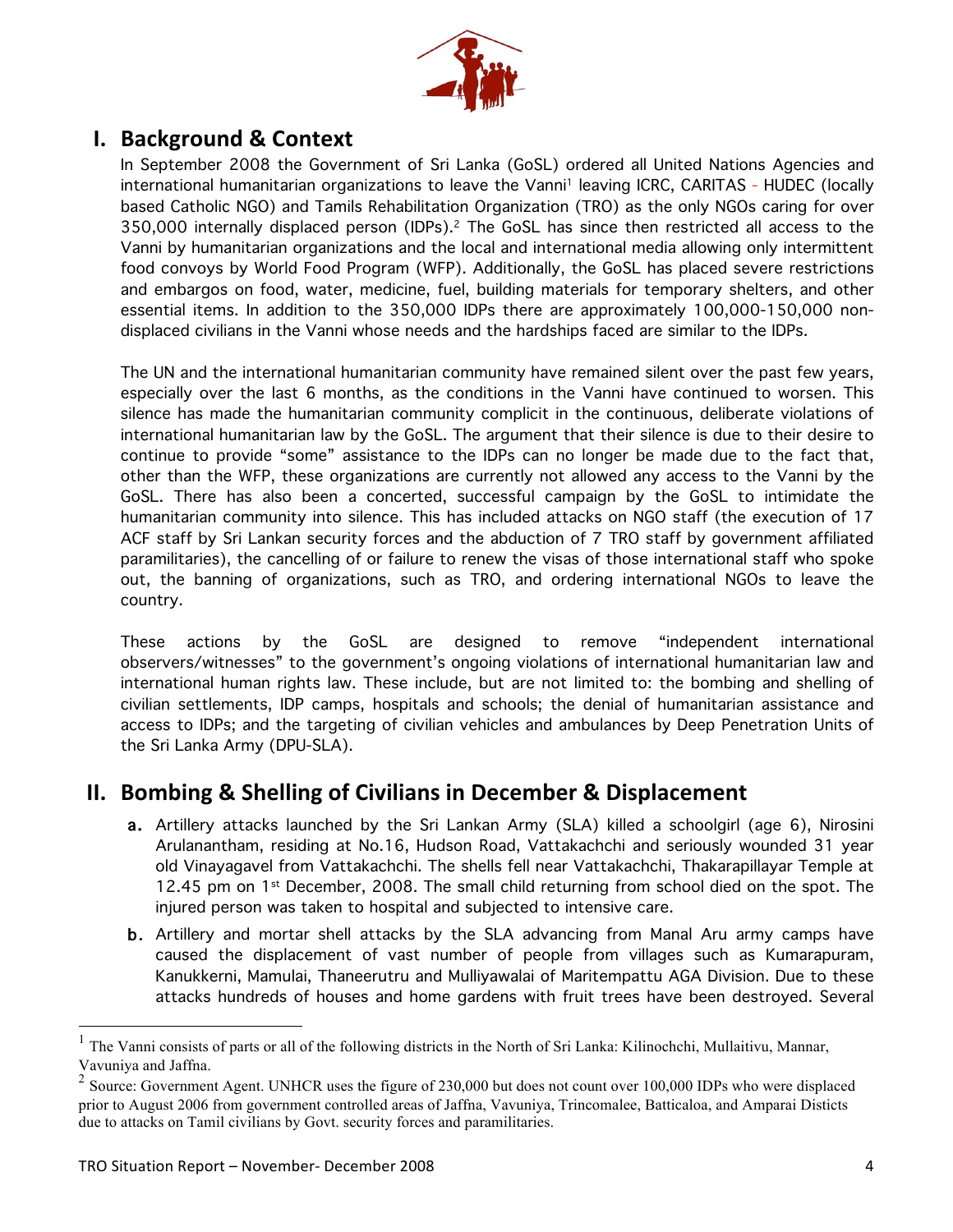

domestic animals and cattle have been killed. They have been moving to safer places such as Puthukudiyiruppu, Kepapulavu, Devipuram, Suthanthirapuram, Udayarkaddu and Vismadu in Mullaitivu district. Already people from Kumulamunai, Murippu, Puthanvayal, Alampil, Semmalai, Nayaru, Arumukathankulam and Uduppukulam had vacated the above villages and had become IDPs. TRO is collecting information about the displaced persons and their needs and providing immediate relief assistance and helping them to settle at temporary places.

- c. The villages such as Murasumottai, Uriyan and Paranthan were subjected to severe artillery barrages. This was continuing day and night. People of these villages in Kilinochchi District are moving towards Kandawalai and Visvamadu areas. All the schools in these villages were closed and children were allowed to go home due to these shell attacks.
- d. The SLA in Manal Aru Army camp launched artillery attacks towards civilian areas around Theyogu Nagar at Maritempattu AGA Division between 11:30 AM and 2:00 PM. An SLA artillery shell fell on boys hostel run by Catholic parish priest of the area. The boys escaped unhurt as they took timely precautions. The hostel buildings were destroyed. The panicked hostel boys have been evacuated to safer places while most of them have gone to their houses to live with their parents.
- e. The floodwater has not receded in the Tharmapuram 1st and 2nd Units, Kandawalai AGA Division in Kilinochchi which has affected the lives of over 500 IDP families whose shelters have been surrounded by flood waters. They are living a pathetic life as their shelter floors are swampy with oozing water from underground and around their shelters. The most affected are the vulnerable groups such as children, pregnant women and lactating mothers. The families are without essential household goods as they had been swept away by floodwaters. As the shelters are soaked they are unable to do their day-to-day chores.
- f. On 7th December, at 11:30 AM the Sri Lankan army advancing from Manal Aru launched multibarrel artillery attacks on Mancholai and Thaneerutru areas in Mulliyawalai, Mullaitivu. In the small villages in Mamulai and Neeravipiddi 3 houses were totally destroyed and many useful (fruit, coconut, palmyrah) trees were destroyed.
- g. Sri Lanka Air Force (SLAF) bomber planes attacked civilian settlements and areas adjacent to a hospital at Vattakachchi in Kilinochchi District on 17th December. A 5-month-old child and another person were killed. Useful trees were also destroyed. Between 7:15 am and 9.30 am SLAF Kfir jet bombers attacked the civilian settlement. The bomb fragments fell inside the hospital compound damaging the hospital buildings. A child named Ravishanker Rajinthan age 5 months died in his cradle. Selvaratnam Jeyasuthan age 25 was killed. 13 people including small children and elderly were seriously injured and have been admitted to the Tharmapuram and Vattakachchi hospitals. In the attacks 9 houses were destroyed and domestic animals were killed.
- h. A second bombing by the SLAF took place within 500 meters of Vattakachchi Hospital. The patients who were warded there and those who had come for treatment scattered in panic.
- i. 90% of the Mulliyawalai population in Maritempattu AGA Division have been displaced due to heavy shell attacks leaving their homes and valuable household goods and selling their domestic farm animals at cheap prices. They need to be provided with all necessary basic facilities immediately.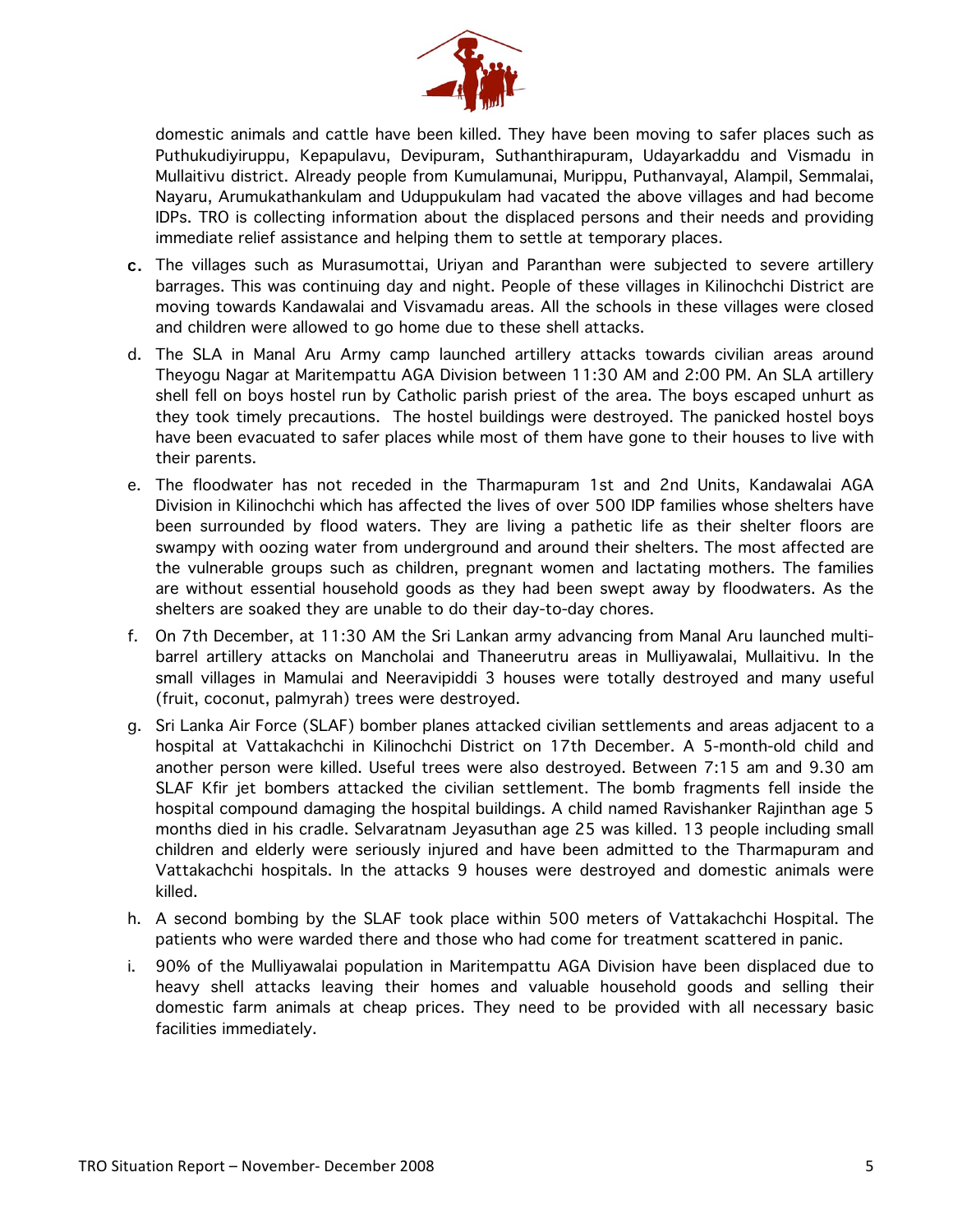

### **111. Flood situation – November & December**

- a. From 24-27 November 2008 Cyclone Nisha's extremely heavy rains and high winds caused extensive and severe flooding in the Vanni resulting in the destruction of property and lives. Floodwaters entered into the temporary school sheds that children displaced by the war were occupying. People displaced by the flood took shelter in permanent schools that had not been affected. As a result the schools were suspended for a few days. Provincial level examinations for Grade Nine and the National Level Examination for Grades 06, 07, 10, and 11 were postponed to 01 December 2008. Roads have also sustained severe damage due to erosion by the floodwaters. In some place boats were used by TRO staff and volunteer to rescue those stranded by the floods.
- b. 85% of Zonal Education Office staff did not attend after the cyclone because the heavy floods had damaged their houses and the roads were impassable.
- c. According to Thunukkai Zonal Director of Education 10 schools in Thunukkai Education Zone have been severely damaged by recent flood. The schools are: Muthuiyankaddu Valathukarai GTMS, Muthuiyankaddu Idathukarai GTMS, Katsilaimadu GTMS, Oddusuddan Mahavidyalayam, Samanankulam GTMS, Oddusuddan Hindu Vidyalayam, Kulamurippu GTMS, Karuvelankandal GTMS, Peraru Tamil Vidyalayam and Periyakulam GTMS.
- d. The recent heavy rain and flooding have caused the destruction of fishing equipments including some boats which belonged to Muthuiyankaddu Fresh Water Fishing Society at Muthuiyankaddu, Oddusuddan AGA Division in Mullaitivu district. The lost is estimated as SL Rs. 1.25 million.
- e. Temporary shelters for war affected IDPs were severely damaged by the flooding. At a coordination meeting chaired by TRO Director Mr. Murthi it was decided that in future the temporary shelters should be built using traditional building techniques. The mud walls of the shelters were destroyed by the floodwaters raging around the shelters and oozing from under ground as groundwater levels rise. The mud walls should not be built with mud bricks. The walls should not be more than 3 feet high as the falling walls may injure the people especially the children. The mud should be used to make walls over the timber and sticks fixed to the ground. This is called 'Kulai chuvar', which means wall made of mud mixed with sticks. The sticks will give more strength to the walls and prevent them from falling if water dilutes the mud.

## **1V. Current Needs: For war displaced & flood affected**

Currently, the Vanni is being inundated by the annual monsoon rains, which have produced severe flooding from Cyclone Nisha (24-27 November) and again in mid-December. These floods have been exacerbated by the absence and lack of access by the international humanitarian community. TRO has struggled with limited funds and resources, but with motivated staff and volunteers, to meet the needs of the IDPs and the resident population.

As a result of the displacement of civilians due to flooding and war the most immediate needs are: food, medicine, water and sanitation, shelter, education, access to healthcare and psychosocial counselling, especially for children who have been the most affected by the bombing and shelling of civilian areas by the SLA and SLAF.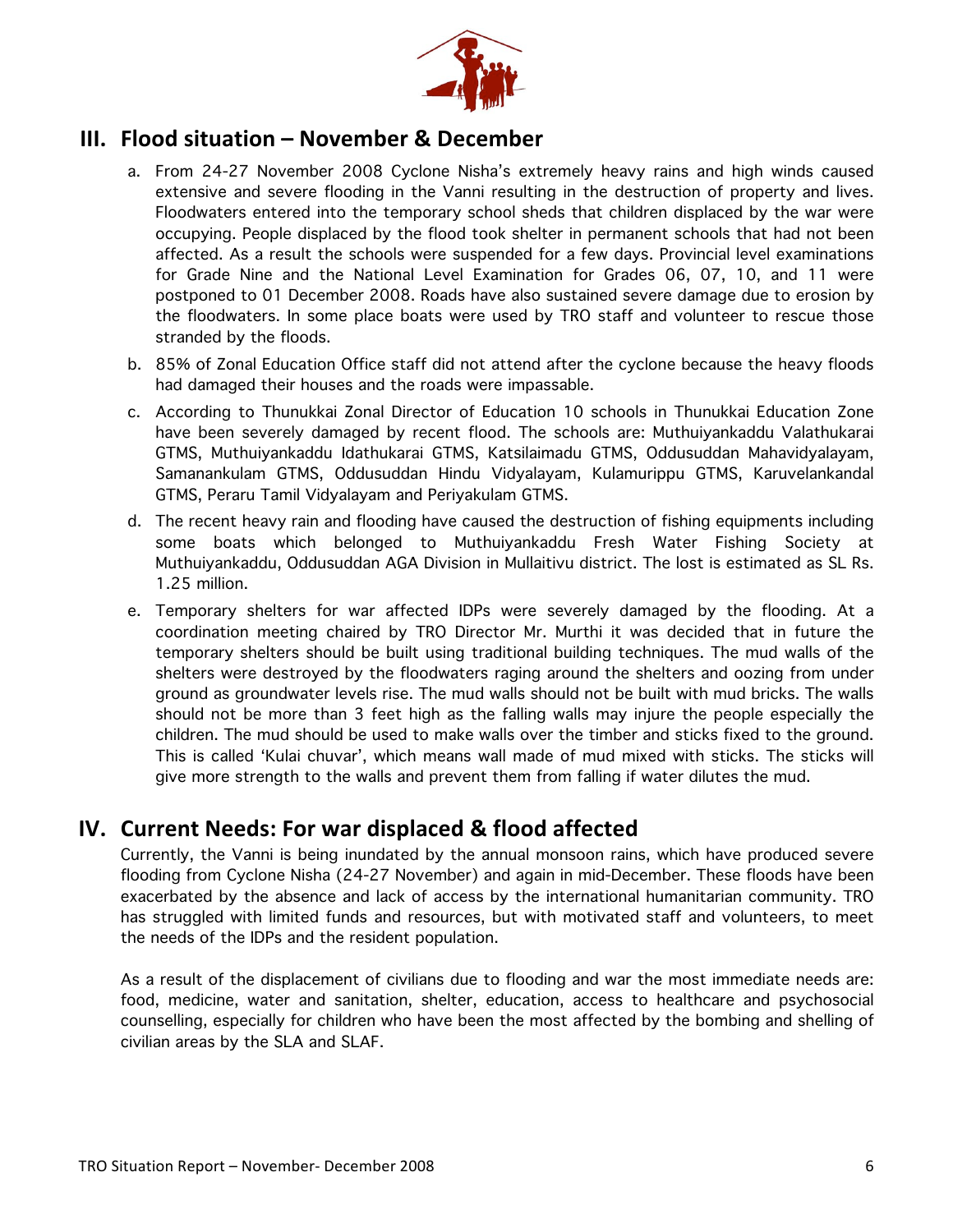

#### **.7 D00<**

There is a complex humanitarian crisis unfolding in silence in the Vanni and the IDPs are not receiving the minimum daily nutritional requirements required. Currently:

- There are no food stocks available and IDPs rely on the UN/WFP food convoys,
- Food production is down due to displacement and occupation of farm lands by the SLA,
- GoSL restrictions, in violation of international humanitarian law, on the transportation of food to the Vanni have resulted in no food being available on the shelves of the local MPCS (Multi-Purpose Co-operative Society) shops – as a result prices for vegetables and other foods have risen to 100% - 1000% of the price of food in Vavuniya (See Table 4);
- IDPs and non-IDPs have lost their purchasing power due to the loss of their livelihoods such as farming, fishing, and day labour.

#### **b.** WFP Convoys

The World Food Program (WFP) is responsible for the transportation of food into the Vanni for IDPs. Since the departure of the UN on 15 September 2008 only 7 convoys have travelled to the Vanni (as of December 22) on an intermittent basis due to restrictions enforced by the GoSL, the heavy monsoon rains and the shelling of the convoy route by the SLA.

There are over 350,000 IDPs in the Vanni according to the Government Agents (GAs), but the UN & the humanitarian community use the figure of 230,000. According to the UN/WFP 230,000 persons, at 0.5 kg per person per day (WFP figure), would require 3,450 metric tons of food per month. In November 2008 only 1,102 MT were transported to the Vanni by the WFP (See Table 2).

The 7 UN/WFP convoys have transported a total of 4,120 metric tons (MT) of food. The amount of food transported to the Vanni thus far, 4,120 MT, falls 76% short of the minimum amount (17,150 MT) needed to sustain the 350,000 IDPs for 98 days (15 Sept – 22 Dec 2008). The GA's number of 350,000 IDPs differs from the UN/WFP's number of 230,000, but even if the UN/WFP figure is used there is still a 63% shortfall: 11,270 MT needed vs. 4,120 MT transported. As a result the Government Agents (GA's) are unable to meet food needs of the people. (See Table 1)

| Table 1: Needs vs. Transported in UN/WFP Convoy - 15 Sept to 22 Dec 2008 |                                   |                                             |  |  |  |  |
|--------------------------------------------------------------------------|-----------------------------------|---------------------------------------------|--|--|--|--|
| Food Rations needed per day per person (WFP figure)                      | 0.5                               |                                             |  |  |  |  |
| Number of days 15 Sept - 22 Dec                                          |                                   | 98                                          |  |  |  |  |
| Total transported by UN/WFP                                              | 4,120                             |                                             |  |  |  |  |
|                                                                          |                                   |                                             |  |  |  |  |
|                                                                          | UN/WFP - IDP<br>Population figure | Government Agent - IDP Population<br>figure |  |  |  |  |
| IDP population                                                           | 230,000                           | 350,000                                     |  |  |  |  |
| Needed to sustain population (MT)                                        | 11,270                            | 17,150                                      |  |  |  |  |
| Shortfall (MT)                                                           | 7,150                             | 13,030                                      |  |  |  |  |
| Shortfall (%)                                                            | 76                                |                                             |  |  |  |  |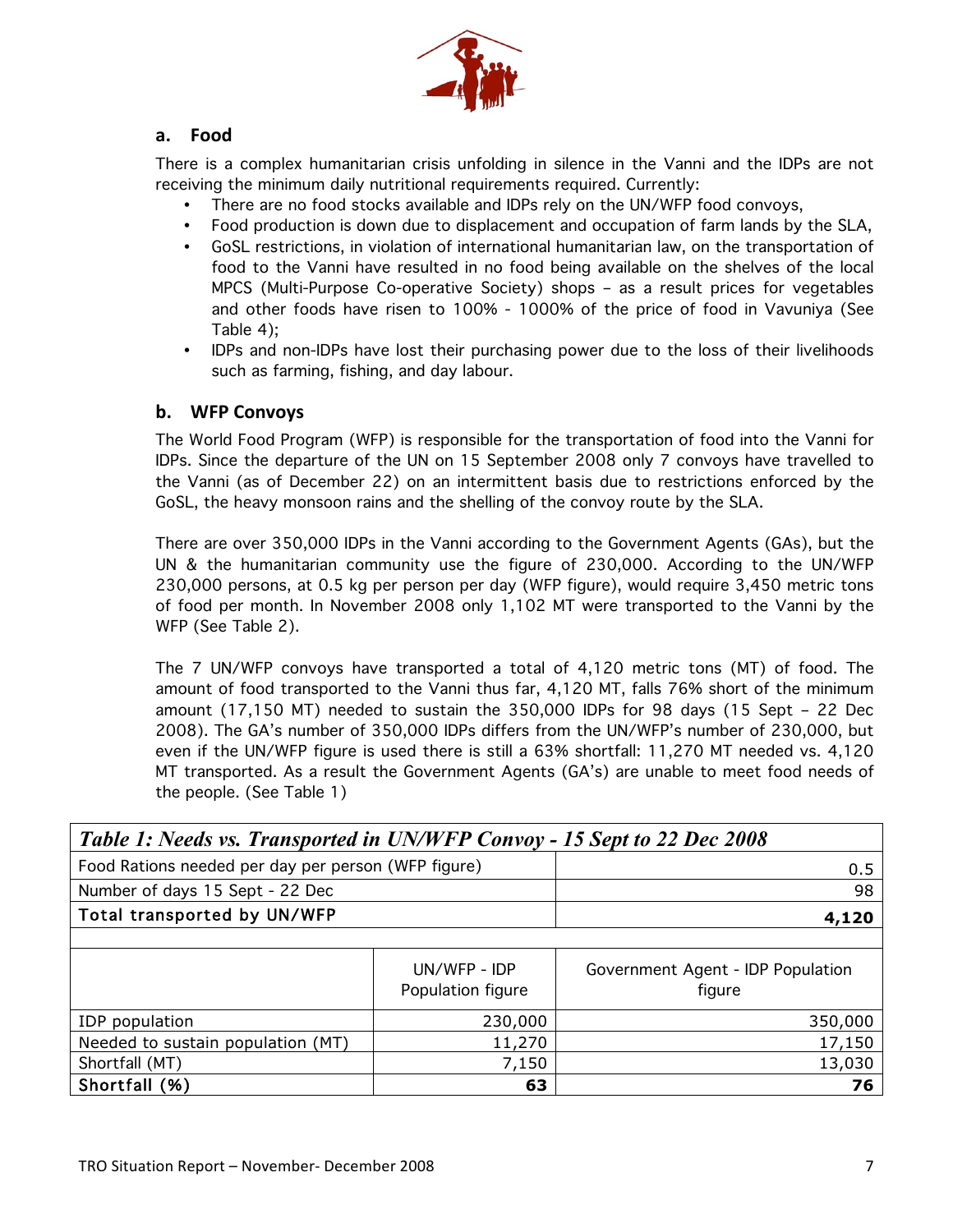| الس |
|-----|

| Table 2: WFP food convoy -         |              |  |  |  |  |
|------------------------------------|--------------|--|--|--|--|
| <b>Total for month of November</b> |              |  |  |  |  |
| Amount (kgs)<br>Details            |              |  |  |  |  |
| <b>White Rice</b>                  | 264,795.40   |  |  |  |  |
| <b>Red Rice</b>                    | 230,900.00   |  |  |  |  |
| Flour                              | 324,997.00   |  |  |  |  |
| Sugar                              | 12,000       |  |  |  |  |
| Dhal                               | 172,978.00   |  |  |  |  |
| Oil                                | 25,950.70    |  |  |  |  |
| <b>Nutritious flour</b>            | 69,877.50    |  |  |  |  |
| (corn, Soya                        |              |  |  |  |  |
| mixed)                             |              |  |  |  |  |
| <b>Total Kgs</b>                   | 1,101,498.60 |  |  |  |  |
| <b>Total Metric Tons</b>           | 1101.5       |  |  |  |  |

| <b>Table 3: WFP Food convoy on</b><br>9th December 2008 |              |  |  |
|---------------------------------------------------------|--------------|--|--|
| <b>Details</b>                                          | Amount (kgs) |  |  |
| Rice                                                    | 30,000       |  |  |
| Flour                                                   | 180,000      |  |  |
| Sugar                                                   | 30,000       |  |  |
| Dhal                                                    | 11,979       |  |  |
| Oil                                                     | 9,975        |  |  |
| <b>Total Kgs</b>                                        | 261,954      |  |  |
| <b>Total Metric Tons</b>                                | 261.95       |  |  |

Mr. John Campbell, of WFP, told the BBC on 10 December 2008 that conditions in the Vanni were as basic as in Somalia and that the IDPs were "extremely uncomfortable in waterlogged camps".

#### **c.** Serious inadequacy in the distribution of Dry Rations -

Details of a Ration Card:

Rations for a family of 2 for one week -

| 1. White rice | - 200 g |
|---------------|---------|
| 2. Flour      | $-920g$ |
| 3. Dhal       | $-800g$ |
| 4. Sugar      | $-40g$  |
| 5. Veg. Oil   | $-308g$ |

An IDP man showed a TRO staffer his ration card (figures above) and expressed his frustrations: he started out at 5 am in order to be in the queue at a cooperative store and returned home at 4 pm spending almost the whole day at the cooperative store to get these meagre food items. The man asked wondered if the food is worth the time he spent. He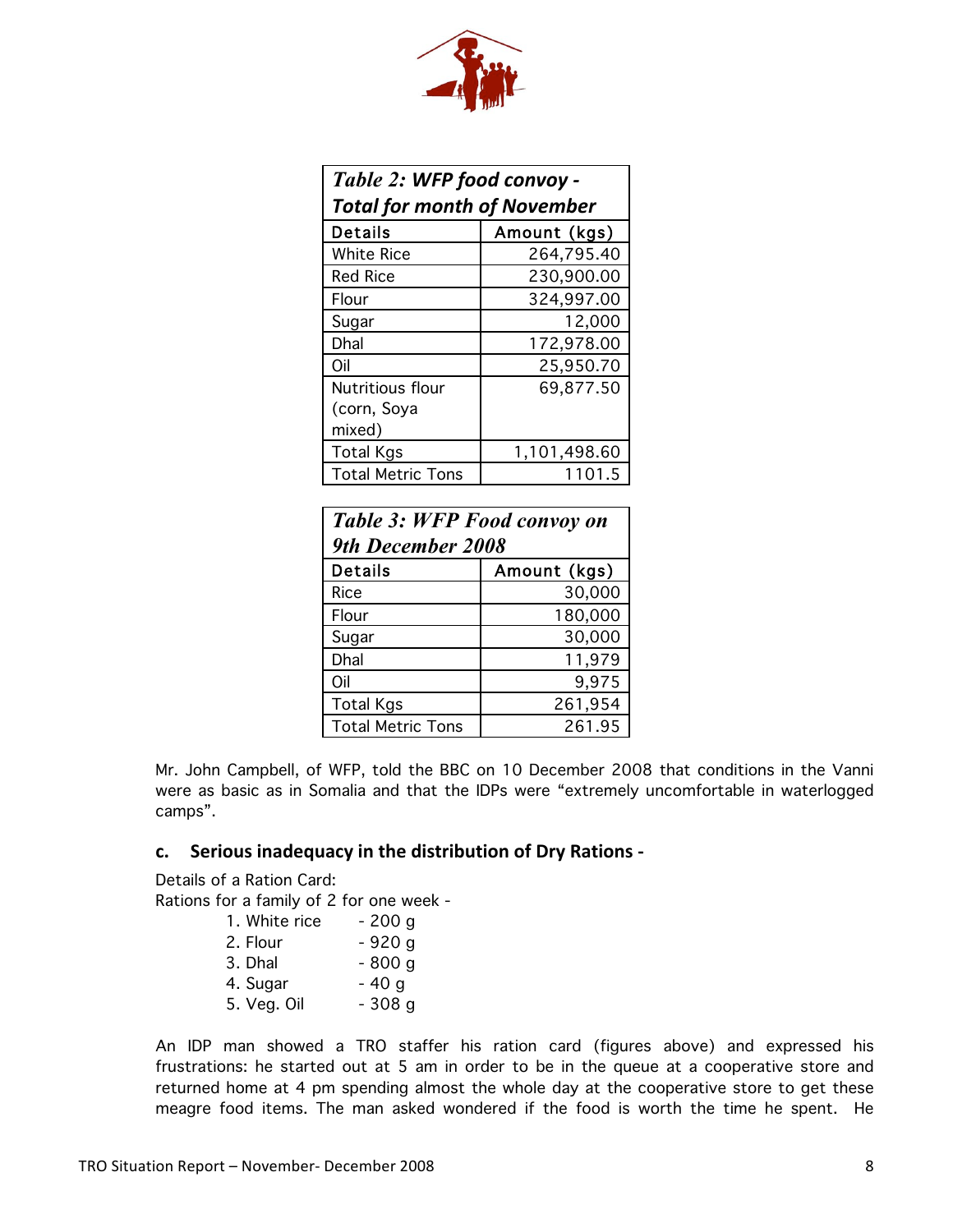

commented bitterly that the rice is not enough even for mouth rice (Vaikarisi) to be put into a dead man's mouth at the time of burial according to the Hindu funeral custom.

The cooperative store at Visvamadu told us that whatever they get from Colombo by WFP Convoy for a week is divided and given to the ration cardholders. They then mark on the card that he or she has got the dry rations for that week. That is final. If the amount was less than the recommended or required amount, he or she cannot get the balance the next week.

Mullaitivu Kachcheri sources confirmed that in a particular week they issued only 1.5 days worth of dry rations instead of the required weeks worth because that is all that they received from Colombo in the WFP Food Convoy.

As mentioned above the amount that the WFP transports for the whole month is not enough to meet the needs of IDP population in Vanni.

#### **d.** Food Production:

Food production has been dealt a severe blow by the floodwaters and war. (See Tables 23-25) All the pulses, paddies and vegetables that were sown have been destroyed. TRO's previous target of providing 40% of the food needs for the Vanni has been severely hampered due to the damage caused by the floods and farmers being forced to leave their fields due to SLA military offensives, bombing and shelling. Only a few areas where manioc was being cultivated escaped severe damage though even in these areas hundreds of kilos of manioc yams have been destroyed. All must be re-sown. A TRO team was tasked with visiting all cultivated lands to perform a survey on the destruction by floodwaters. According to the survey results necessary actions will be taken to cultivate crops that were destroyed.

| Table 4: Vanni Market Prices - 15 Dec 2008 |                    |                 |       |  |
|--------------------------------------------|--------------------|-----------------|-------|--|
|                                            | <b>Description</b> | Unit            | Price |  |
| 1                                          | Chilly             | 1Kg             | 800   |  |
| $\overline{c}$                             | Onion              | 1Kg             | 300   |  |
| 6                                          | Bitter gourd       | 1Kg             | 400   |  |
| 7                                          | Manioc             | 1Kg             | 40    |  |
| 8                                          | Greens             | 1 Bundle        | 30    |  |
| 9                                          | 'Karanai' Yam      | 1 Kg            | 280   |  |
| 10                                         | Coconut            | 1               | 25    |  |
| 11                                         | Fish               | 1Kg             | 600   |  |
| 12                                         | Lime               | 1 Kg            | 60    |  |
| 13                                         | <b>Brinjal</b>     | 1 <sub>Kg</sub> | 300   |  |
| 14                                         | Curry banana       | 1 Kg            | 140   |  |
| 15                                         | Pumpkin            | 1 Kg            | 220   |  |
| 16                                         | Curry chilly       | 1Kg             | 400   |  |
| 17                                         | Banana (Itharai)   | 1 Kg            | 100   |  |
| 18                                         | Egg                | 1               | 25    |  |
| 19                                         | Carrot             | 1 Kg            | 400   |  |
| 20                                         | Cabbage            | 1Kg             | 400   |  |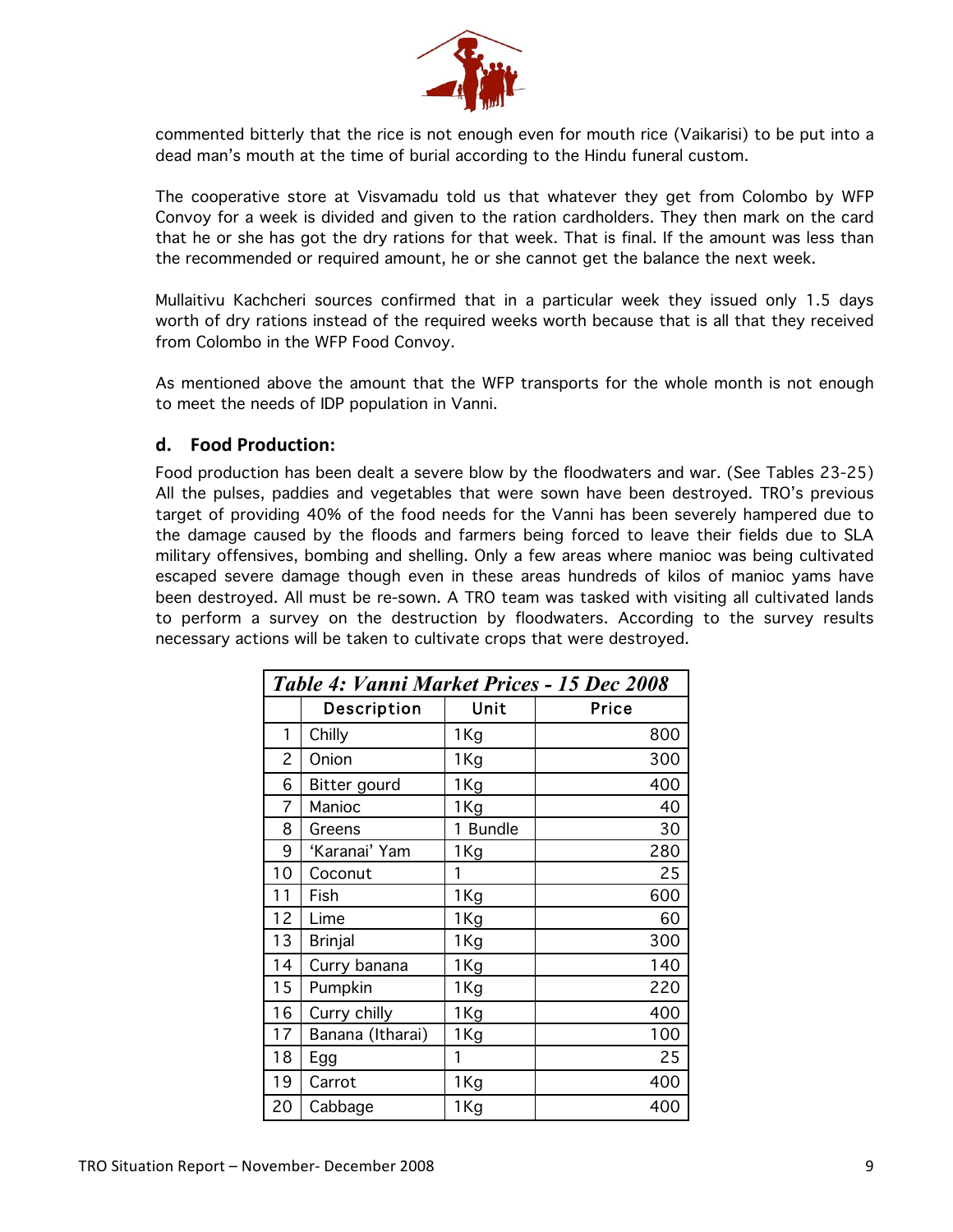

|                                                       | 21 String bean                                   | 1Kg | 280 |  |  |  |  |
|-------------------------------------------------------|--------------------------------------------------|-----|-----|--|--|--|--|
|                                                       | Note:                                            |     |     |  |  |  |  |
|                                                       | All food items are more expensive. Big Onion and |     |     |  |  |  |  |
| Tomato are not available at the Markets in Vanni due  |                                                  |     |     |  |  |  |  |
| to the GoSL restrictions on their transportation from |                                                  |     |     |  |  |  |  |
| Vavuniya to the Vanni.                                |                                                  |     |     |  |  |  |  |

#### **e.** Shelter:

Due to GoSL restrictions on the transportation of tents, tarpaulins, and construction materials for temporary shelters, TRO and other organizations must construct these shelters from cadjans (coconut & palmyrah leaves) and other locally available materials. These materials are in short supply and as a result the IDPs displaced by the SLA military offensive have had to take shelter under trees, in schools and other public buildings and with friends and family. Some of these IDPs have been displaced up to 10 times over the past 2 years.

The shelter needs have increased due to the recent floods and the cyclone. Hundreds of shelters erected for IDPs displaced by the war have been swept away or their walls have fallen down. Additionally, the houses of the permanent residents of the area have also been partly or fully damaged. (See Tables 29 & 30) Prior to the monsoon season over 20,000 temporary shelters were needed for war-affected IDPs. Cyclone Nisha destroyed over 13,000 temporary shelters, thus over 33,000 shelters are currently needed to house the IDPs.

The shelter situation is worsening due to the relentless shelling and intermittent aerial bombardments by the GoSL that have destroyed residential buildings and IDP settlements resulting in many civilians being killed and injured. New displacements from heavily populated areas in Vattakachchi in Kilinochchi and Mulliyavalai in Mullaitivu make the situation unprecedented with the potential of the humanitarian crisis reaching catastrophic proportions if timely action is not taken.

After Cyclone Nisha, despite the assessed need by the UN and ICRC, the GoSL has restricted the transportation of tarpaulins by the UN and international NGOs due to the fact that they had the international NGO's/UN logos on them.

The lands that were considered relatively high and safe from flood risks have now become vulnerable due the unprecedented levels of rainfall. It is very difficult to find higher places in the reduced land area of the Vanni. To assess the safety of the areas where the IDP settlements were established a team comprising relevant stakeholders was formed and asked by the Disaster Management Regional Coordinating Committee to visit each and every settlement and study the situation and report within a week. Their report will help to decide on shifting some settlements to safer areas.

#### **17. WASH – Water, Sanitation and Health**

#### **1) Water**

The heavy rains and flooding have resulted in most water resources and wells being polluted. The wells will need to be chlorinated. There is a danger of water borne diseases such as diarrhoea, dysentery and other waterborne diseases. To ensure IDPs receive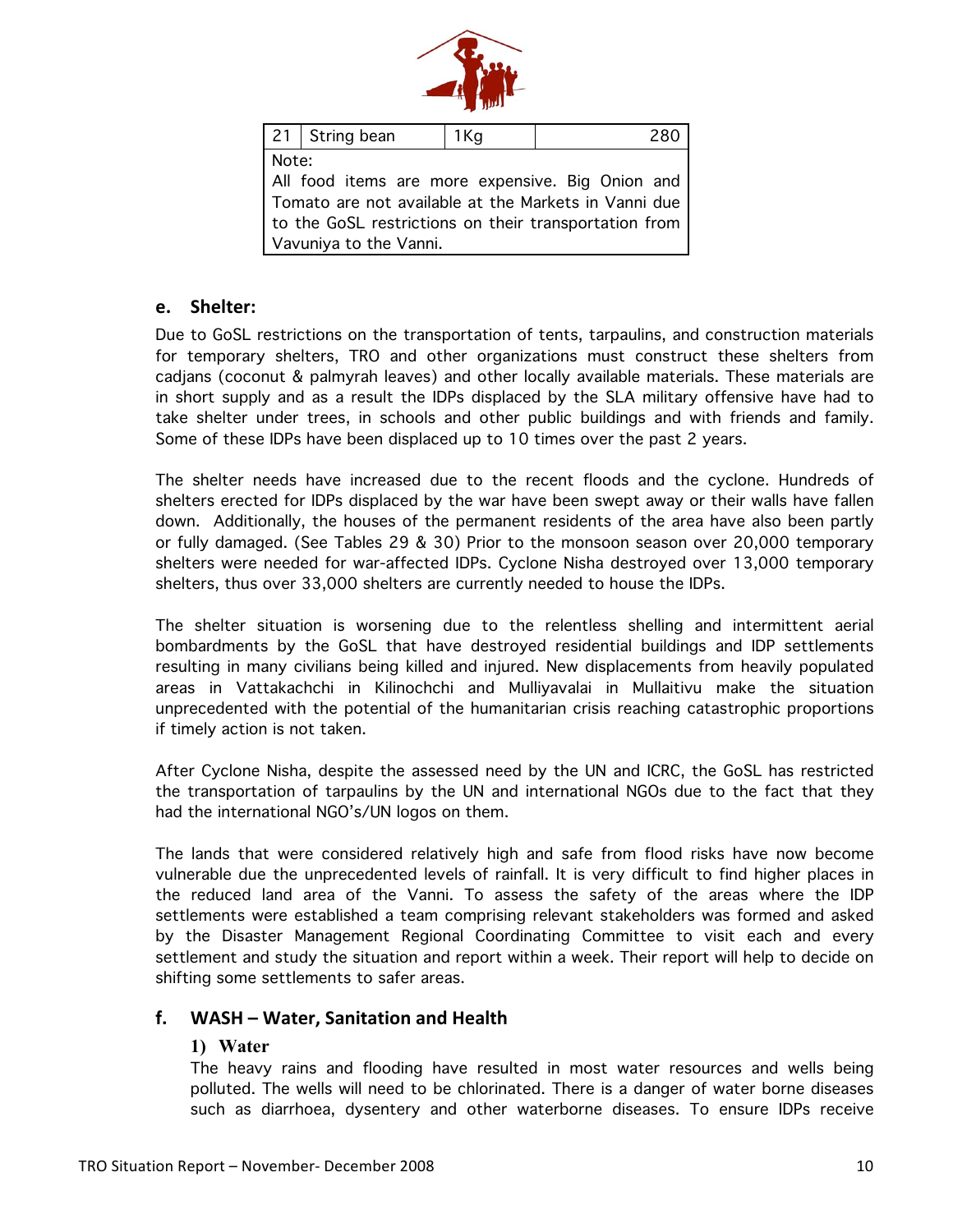

adequate water, TRO had been delivering water to IDPs via water bowsers. The floods have made most roads impassable and a lack of fuel due to GoSL restrictions has resulted in water bowsering being reduced. In many places TRO and the Pradesiya Saba have put up 2000 litre water tanks to be filled with water for the IDPs. A TRO team has been designated by DMCC (Disaster Management Coordinating Committee) to identify locations where more tanks are needed.

#### **2) Sanitation/Toilets:**

Many permanent and temporary toilets have been destroyed or damaged by the floodwaters. Water has entered into cesspits and the ground water has been severely polluted. Prior to the floods 6,227 toilets were need for the war displaced in the Vanni, now at least 8,000 toilets are needed immediately. The lack of an adequate number of toilets has led to open defecation by the IDPs. The GoSL's ban on cement being taken to the Vanni makes construction of toilets difficult. A shortage of toilet basins/squatting pans in the Vanni, also due to restrictions imposed by the GoSL, is another problem. As a result, TRO has asked the pottery makers in the Vanni to fabricate toilet basins locally using burnt clay and designs provided by TRO.

#### **3) Health**

The GoSL's restrictions and embargos have created severe shortages of essential medicines such as: antibiotics, snake serum (more than 200 snake bites have been reported in the past month), vaccines (whose cold chain cannot be maintained due to a lack of fuel for the generators), diabetes medicine and paediatric medicines. Additionally, Government Hospitals, Primary Health Care Centres and other medical facilities have been displaced from Mannar, North Vavuniya, Kilinochchi and Mullaitivu Districts. Many of these facilities have also been bombed or shelled by the Sri Lanka Security Forces (See Table 30).

The lack of adequate facilities and staff prior to the return to war compounded with the cyclone has resulted in the level of healthcare afforded to those in the Vanni being the worst in the Island. Despite this fact the GoSL continues to deny permission to transport adequate medicine, medical equipment and medical staff to the area. There are no mental health professionals in the Vanni to serve the population of 450,000-500,000. TRO provided psychosocial training to teachers (primary & pre-school) after the 2002 Cease Fire Agreement (CFA) and the 2004 tsunami. These teachers are the only resource available to children traumatized by the bombing and shelling.

Malaria is becoming a problem with  $52$  cases reported since the beginning of the monsoon season. The floodwaters have created numerous water filled pits and holes, which are prime breeding grounds for mosquitoes. As a result a further outbreak of malaria is imminent. The need for sand to build walls and floors for temporary shelters has resulted in pits being dug near temporary shelters. These have become breeding areas for mosquitoes.

#### g. **Malnutrition:**

Malnutrition is increasing at a rapid rate out of sight of the humanitarian community due to a lack of access being granted to humanitarian actors by the GoSL. Already 20% of the children in the Vanni have been identified as being severely malnourished and surveys show that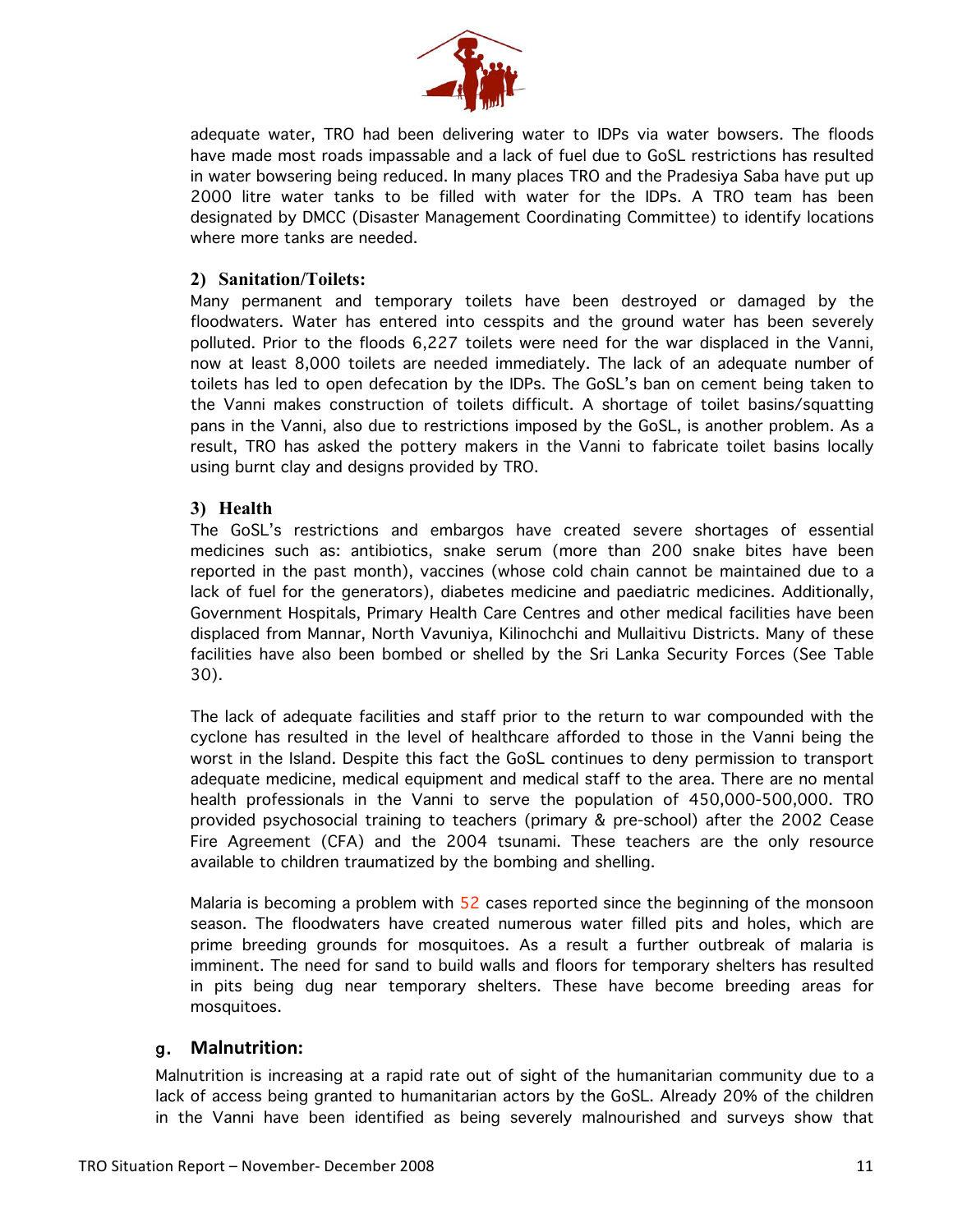

approximately 40% of children are not receiving the minimum nutritional requirements. Quick action is needed to provide nutritious food to children, pregnant and lactating mothers. Due to the lack of minimum nutritional intake due to war displacement and poverty, chronic malnutrition (stunting – low height to age) is also widespread.

## **V. Education Situation Report in Kilinochchi & Mullaitivu Districts**

#### (Updated on 11th December)

The Education system in the Vanni is close to breaking down due to the effects of war, displacement and the floods. There are over 35,602 displaced students in the Kilinochchi and Mullaitivu District alone and 72 schools have been displaced within the district. Bombing and shelling have damaged some of the schools in the two districts, the floods have damaged others and many of the schools are occupied by IDPs (see Tables 5-20).

| Table 5: Kilinochchi & Mullaitivu Schools & Students |            |    |          |          |  |  |  |
|------------------------------------------------------|------------|----|----------|----------|--|--|--|
| Education Zone   Total Schools                       | <b>IDP</b> |    |          |          |  |  |  |
|                                                      |            |    | Students | Students |  |  |  |
| Kilinochchi                                          | 90         | 67 | 31,049   | 26,209   |  |  |  |
| Mullaitivu                                           | 51         | 5  | 32,406   | 9,393    |  |  |  |
| Total                                                | 141        | 72 | 63,455   | 35,602   |  |  |  |

| Table 6: Educational situation in Kilinochchi District |  |  |
|--------------------------------------------------------|--|--|
|                                                        |  |  |

| <b>Division</b> | Total<br>Schools as<br>at<br>11.08.2008 | Recently<br>closed<br>schools | Permanent<br><b>Schools</b> | <b>Displaced</b><br>schools which<br>function<br>separately | <b>Displaced</b><br>schools<br>which<br>function<br>jointly | Recently<br>displaced but<br>have not<br>restart yet |
|-----------------|-----------------------------------------|-------------------------------|-----------------------------|-------------------------------------------------------------|-------------------------------------------------------------|------------------------------------------------------|
| Karachchi       | 37                                      | 01                            | 06                          | 11                                                          | 19                                                          |                                                      |
| Kandawalai      | 22                                      | $\overline{\phantom{0}}$      | 17                          | 02                                                          | 03                                                          |                                                      |
| Poonakary       | 29                                      | 06                            | -                           | -                                                           | 22                                                          | 03                                                   |
| Pallai          | 13                                      | 04                            | -                           | 07                                                          | 02                                                          |                                                      |
| Total           | 101                                     | 11                            | 23                          | 20                                                          | 46                                                          | 03                                                   |

| Table 7: Displaced schools by Division –                     |                            |  |  |  |  |  |  |  |
|--------------------------------------------------------------|----------------------------|--|--|--|--|--|--|--|
| <b>Displaced from Kilinochchi &amp; Mullaitivu Districts</b> |                            |  |  |  |  |  |  |  |
| Kilinochchi District                                         |                            |  |  |  |  |  |  |  |
| <b>AGA Division</b>                                          | No. of Schools             |  |  |  |  |  |  |  |
| Karachchi                                                    | 30                         |  |  |  |  |  |  |  |
| Kandawalai                                                   | 5                          |  |  |  |  |  |  |  |
| Poonakari                                                    | 23                         |  |  |  |  |  |  |  |
| Palai                                                        | 9                          |  |  |  |  |  |  |  |
|                                                              | <b>Mullaitivu District</b> |  |  |  |  |  |  |  |
| Maritemepattu                                                | 5                          |  |  |  |  |  |  |  |
| Puthukkudiyiruppu                                            |                            |  |  |  |  |  |  |  |
| Total                                                        |                            |  |  |  |  |  |  |  |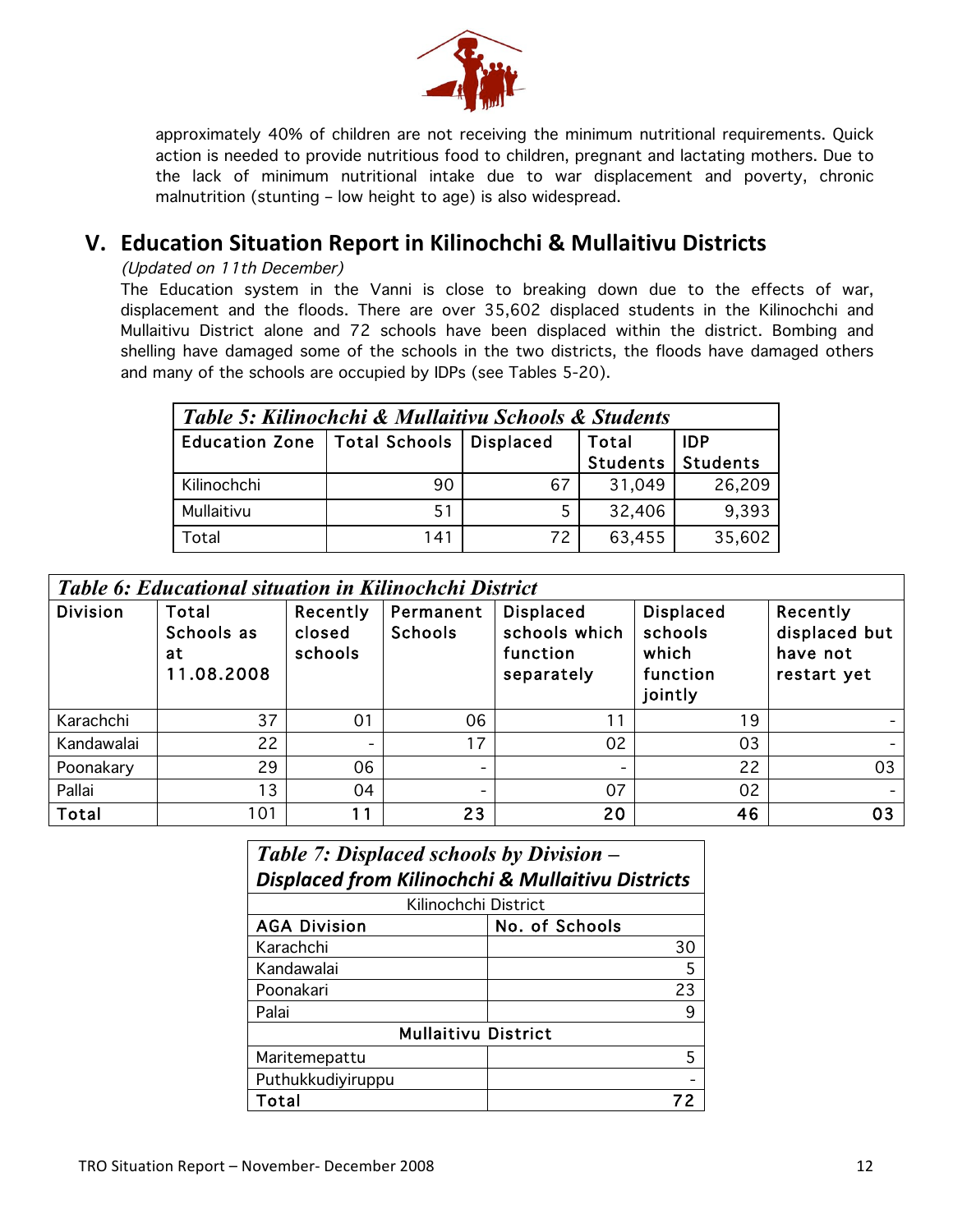

|                     | <b>Table 8: Number of Displaced Students and Teachers by Division</b> |                 |  |  |  |  |  |  |  |
|---------------------|-----------------------------------------------------------------------|-----------------|--|--|--|--|--|--|--|
| <b>AGA Division</b> | No. of Students                                                       | No. of Teachers |  |  |  |  |  |  |  |
| Karachchi           | 18,539                                                                | 540             |  |  |  |  |  |  |  |
| Kandawalai          | 56                                                                    | 02              |  |  |  |  |  |  |  |
| Poonakari           | 7,336                                                                 | 202             |  |  |  |  |  |  |  |
| Palai               | 278                                                                   | 11              |  |  |  |  |  |  |  |
| Total               | 26,209                                                                |                 |  |  |  |  |  |  |  |

| Table 9: Mullaitivu Educational Zone – General Statistics |         |           |           |          |           |           |          |  |  |  |  |
|-----------------------------------------------------------|---------|-----------|-----------|----------|-----------|-----------|----------|--|--|--|--|
| <b>Division</b>                                           | No of   | Permanent | Displaced | Total    | Permanent | Displaced | Total    |  |  |  |  |
|                                                           | schools | students  | students  | students | teachers  | teachers  | teachers |  |  |  |  |
| Puthukkudiyiruppu                                         | 21      | 13,135    | 7,007     | 20,142   | 392       | 122       | 514      |  |  |  |  |
| Matimepattu                                               | 30      | 9,878     | 2,307     | 12,185   | 347       | 10        | 357      |  |  |  |  |
| Total                                                     | 51      | 23,013    | 9,314     | 32,327   | 739       | 132       | 871      |  |  |  |  |

| Table 10: Identified needs of Schools in the Kilinochchi Educational Zone |                |         |                    |                                    |                                    |            |      |                |                                                                     |                            |
|---------------------------------------------------------------------------|----------------|---------|--------------------|------------------------------------|------------------------------------|------------|------|----------------|---------------------------------------------------------------------|----------------------------|
| Zone                                                                      | <b>Urinals</b> | Toilets | Λle<br>emp<br>shed | natching<br>w<br>tem<br>ehe<br>Ret | supply<br>cans)<br>Water<br>(Jerry | Tarpaulins | Mats | <b>Buckets</b> | <b>Mhite</b><br>짇<br><u>lack</u><br>ក្ក<br>g<br>ŏ<br>$\overline{m}$ | board<br>ਹ<br>Blacl<br>sta |
| Kilinochchi                                                               | 100            | 100     | 125                | 36                                 | 500                                | 480        | 1000 | 400            | 100                                                                 | 100                        |

| Table 11: Humanitarian Assistance received by the Kilinochchi Educational Zone |                                               |                   |  |  |  |  |  |  |
|--------------------------------------------------------------------------------|-----------------------------------------------|-------------------|--|--|--|--|--|--|
| <b>Type</b>                                                                    | Donated by                                    | <b>Number</b>     |  |  |  |  |  |  |
| Temporary long sheds                                                           | Unicef                                        | 46                |  |  |  |  |  |  |
| Mats                                                                           | Kandawalai AGA office                         | 800               |  |  |  |  |  |  |
| Leaning materials                                                              | <b>SCiSL</b>                                  | for 1688 students |  |  |  |  |  |  |
| Temporary sheds                                                                | <b>ZOA</b>                                    | 13                |  |  |  |  |  |  |
| Leaning materials                                                              | <b>ZOA</b>                                    | for 2000 students |  |  |  |  |  |  |
| Drawing schools symbol on the roof of schools                                  | By "Future Today"<br>facilitating with Unicef | For 22 schools    |  |  |  |  |  |  |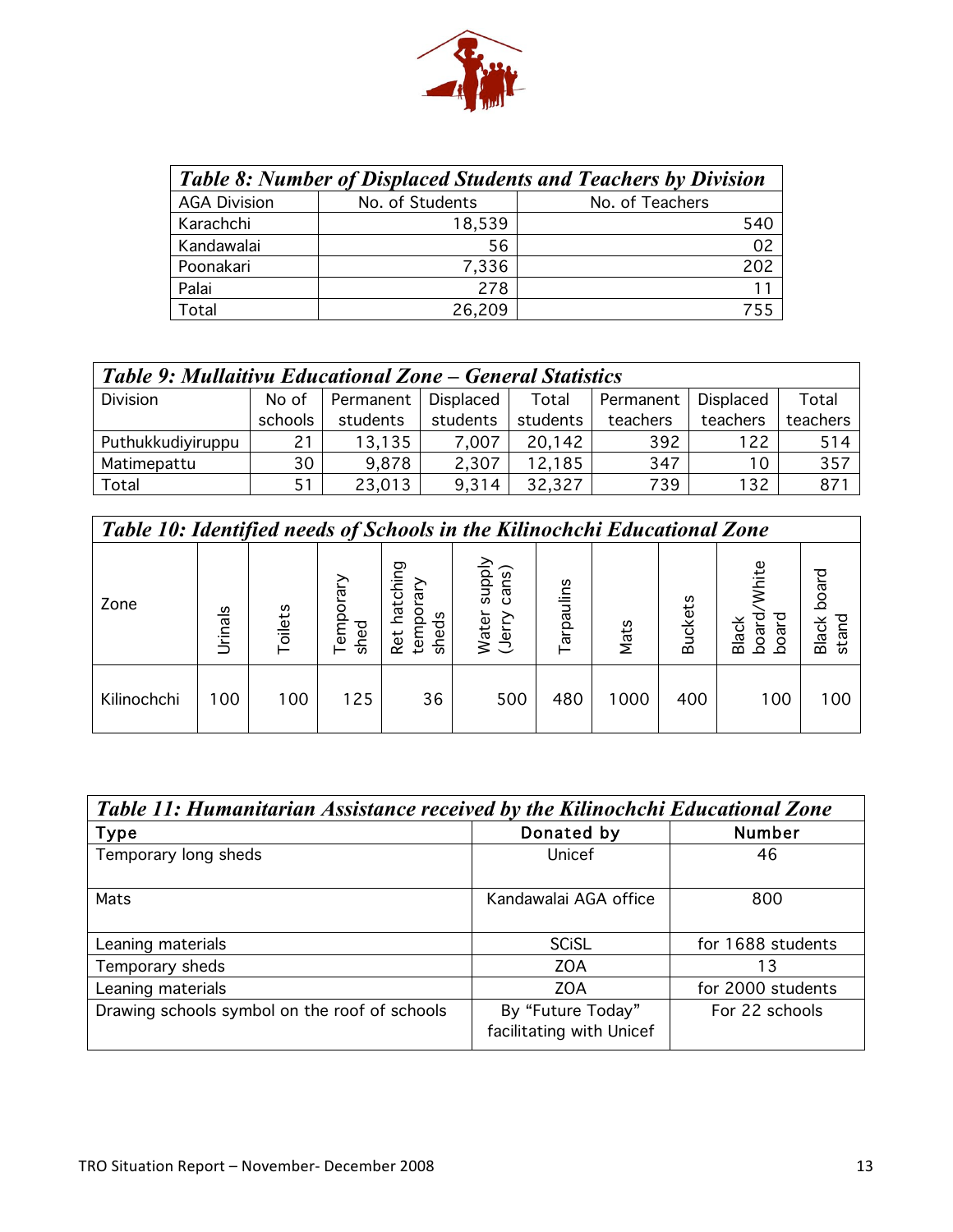

# Table 12: Items distributed to displaced students in Mullaitivu Educational<br>Zone & remaining needs

| <i>Lone &amp; remaining neeas</i> |        |        |                  |                        |          |      |               |            |                                     |     |          |
|-----------------------------------|--------|--------|------------------|------------------------|----------|------|---------------|------------|-------------------------------------|-----|----------|
| <b>Division</b>                   | Urinal | Toilet | emporary<br>shed | <b>Alddns</b><br>Water | arpaulin | Mat  | <b>Bucket</b> | <b>POH</b> | board<br>board,<br>Black l<br>White | gul | Crow-Bar |
| Puthukkudiyiruppu                 | 23     | 23     | 15               | 7                      | 225      | 1610 | 225           | 42         | 230                                 | 420 | 21       |
| Maritimepattu                     | 34     | 33     | 14               | 9                      | 5        | 3    | 12            | 232        | 1530                                | 190 | 30       |
| To all zones                      |        |        |                  |                        | 10       | 50   | 10            | 5          |                                     |     | 2        |
| Total                             | 57     | 56     | 29               | 19                     | 467      | 3190 | 425           | 106        | 399                                 | 810 | 53       |
| Issued as of 05 Nov<br>2008       |        | -      | 01               |                        | 275      | 1700 | 400           | 10         | 9                                   |     | 3        |
| <b>Remaining Needs</b>            | 57     | 56     | 28               | 19                     | 192      | 1490 | 25            | 96         | 390                                 | 810 | 50       |

| <b>Table 13: Identified needs of Schools in the Mullaitivu Educational Zone</b> |                   |                          |         |               |                                      |                                      |                                               |  |  |  |
|---------------------------------------------------------------------------------|-------------------|--------------------------|---------|---------------|--------------------------------------|--------------------------------------|-----------------------------------------------|--|--|--|
|                                                                                 |                   |                          | Schools |               |                                      |                                      |                                               |  |  |  |
| <b>Needs</b>                                                                    | Received<br>items | Provided<br><b>Needs</b> |         | needs<br>Rest | $\mathsf{S}$<br>Provided<br>the Zone | $\mathsf{S}$<br>Provided<br>'Kottam' | $\mathsf{S}$<br>Thamilsolai<br>MV<br>Provided |  |  |  |
| Exercise book (80 pages)                                                        | 5,850             | 47,110                   | 5,850   | 41,260        | $\overline{\phantom{a}}$             |                                      |                                               |  |  |  |
| Exercise book (120 pages)                                                       | 7,500             | 46,030                   | 7,500   | 38,530        | $\overline{\phantom{a}}$             | -                                    |                                               |  |  |  |
| Pens                                                                            | 4,417             | 46,030                   | 4,417   | 41,613        | $\blacksquare$                       | -                                    |                                               |  |  |  |
| Pencils                                                                         | 3,330             | 47,110                   | 3,330   | 43,780        | $\qquad \qquad \blacksquare$         | -                                    |                                               |  |  |  |
| Tool box                                                                        | 00                | 4,711                    | 00      | 4,711         | $\overline{\phantom{a}}$             | -                                    | $\overline{\phantom{0}}$                      |  |  |  |
| Compass                                                                         | 00                | 4,603                    | 00      | 4,603         | $\qquad \qquad \blacksquare$         | -                                    |                                               |  |  |  |
| School bags for primary                                                         | 612               | 4,711                    | 612     | 4,099         | $\qquad \qquad \blacksquare$         | -                                    |                                               |  |  |  |
| School bags for secondary                                                       | 2,970             | 4,603                    | 2,970   | 1,633         | $\overline{\phantom{a}}$             |                                      |                                               |  |  |  |
| Mats                                                                            | 1,700             | 3,140                    | 1,470   | 1,670         | 20                                   | 10                                   | 200                                           |  |  |  |
| <b>Tarpaulins</b>                                                               | 275               | 457                      | 215     | 242           | 06                                   | 04                                   | 50                                            |  |  |  |
| <b>Buckets</b>                                                                  | 400               | 415                      | 340     | 75            | 06                                   | 04                                   | 50                                            |  |  |  |
| Lamps                                                                           | 120               | 125                      | 83      | 42            | 05                                   | 02                                   | 30                                            |  |  |  |
| 'Alavanku'                                                                      | 03                | 53                       | 02      | 51            | 01                                   |                                      |                                               |  |  |  |
| 'Mambotti'                                                                      | 10                | 106                      | 01      | 105           | 09                                   | $\qquad \qquad \blacksquare$         |                                               |  |  |  |
| Big basin                                                                       | 04                | 425                      | 01      | 424           | $\overline{\phantom{a}}$             | -                                    | 03                                            |  |  |  |
| Jug                                                                             | 00                | 810                      | 00      | 810           |                                      |                                      |                                               |  |  |  |
| Nylon thread                                                                    | 100               | 193                      | 94      | 99            | 04                                   | 02                                   |                                               |  |  |  |
| Unicef bag                                                                      | 175               | 195                      | 171     | 24            | 02                                   | 02                                   |                                               |  |  |  |
| Big pot                                                                         | 04                | 50                       | 00      | 50            | 01                                   |                                      | 03                                            |  |  |  |
| Black board/White board                                                         | 09                | 399                      | 09      | 390           | $\overline{\phantom{a}}$             |                                      |                                               |  |  |  |
| Urinals                                                                         | 00                | 57                       | 00      | 57            | $\overline{\phantom{a}}$             | $\overline{\phantom{0}}$             |                                               |  |  |  |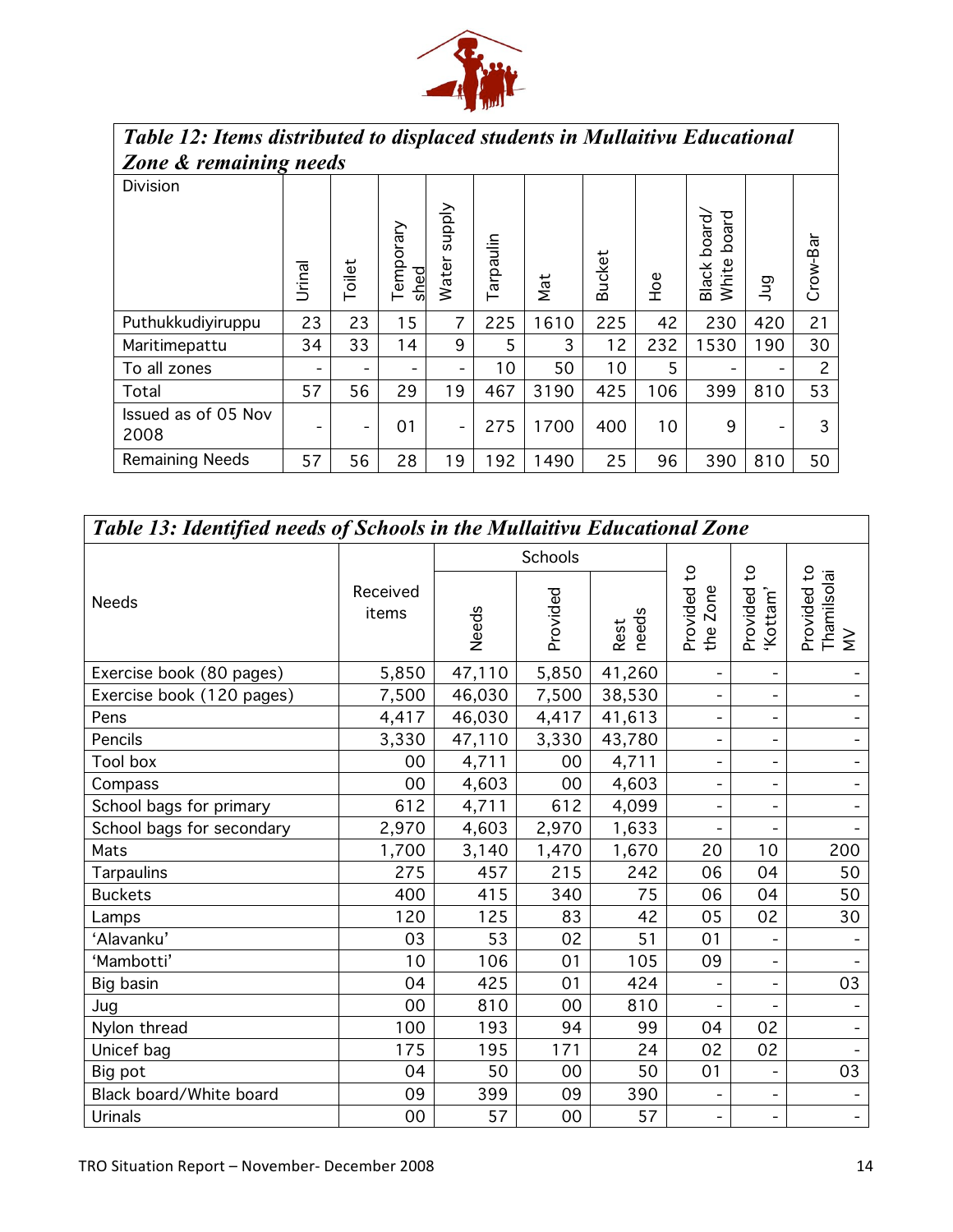

| <b>Toilets</b>               | 00 | 54    | 00 | 54    | $\overline{\phantom{0}}$ | -                        | $\overline{\phantom{0}}$ |
|------------------------------|----|-------|----|-------|--------------------------|--------------------------|--------------------------|
| Temporary shed construction  | 01 | 29    | 01 | 28    | $\overline{\phantom{0}}$ | $\overline{\phantom{0}}$ | $\overline{\phantom{0}}$ |
| Temporary shed thatching     | 23 | 40    | 23 | 17    | $\overline{\phantom{a}}$ | $\overline{\phantom{a}}$ |                          |
| Wells/Tube wells             | 00 | 19    | 00 | 19    | -                        | $\overline{\phantom{0}}$ |                          |
| Uniforms-JPTS, JBS           | 00 | 2,348 | 00 | 2,348 | $\,$                     | $\overline{\phantom{a}}$ |                          |
| Uniforms-JGF                 | 00 | 2,363 | 00 | 2,363 | $\overline{\phantom{0}}$ | $\overline{\phantom{a}}$ | $\overline{\phantom{0}}$ |
| Uniforms-IBTS, IBS           | 00 | 1,540 | 00 | 1,540 | $\overline{\phantom{0}}$ | -                        |                          |
| Uniforms-SGF                 | 00 | 831   | 00 | 831   | $\overline{\phantom{0}}$ |                          |                          |
| Shoes for primary - Male     | 00 | 2,348 | 00 | 2,348 | $\overline{\phantom{0}}$ |                          |                          |
| Shoes for primary - Female   | 00 | 2,363 | 00 | 2,363 | $\overline{\phantom{0}}$ | $\overline{\phantom{a}}$ | $\overline{\phantom{0}}$ |
| Shoes for secondary - Male   | 00 | 2,134 | 00 | 2,134 | $\overline{\phantom{a}}$ | -                        |                          |
| Shoes for secondary - Female | 00 | 2,469 | 00 | 2,469 | -                        |                          |                          |

*Table 14: Details of displaced Schools & where they temporarily function in Mullaitivu Educational Zone*

| Schools               | Permanent | Permanent | Displaced  | Restarted  | School premises    |
|-----------------------|-----------|-----------|------------|------------|--------------------|
|                       | students  | teachers  | date       | date       | where displaced    |
|                       |           |           |            |            | school is          |
|                       |           |           |            |            | functioning in     |
| M/Semmalai MV         | 365       | 12        | 04.09.2008 | 15.09.2008 | M/Mullaitivu MV    |
| M/Kumulamunai MV      |           |           |            |            | M/Kokuthoduvai     |
|                       | 670       | 22        | 04.09.2008 | 08.09.2008 | <b>GTMS</b>        |
| <b>MMurippu Tamil</b> |           |           |            |            | M/Mullaitivu Hindu |
| Vidyalayam            | 533       | 21        | 04.09.2008 | 15.09.2008 | Vidyalayam         |
| M/Arumukathankulam    |           |           |            |            | M/Silavaththai     |
| <b>GTMS</b>           | 51        | 02        | 04.09.2008 | 15.09.2008 | Tamil Vidyalayam   |
| Total                 | 1,734     | 61        |            |            |                    |

| <b>Table 15: Details of the Schools where IDP Welfare Centres have</b> |           |                  |           |           |  |  |  |  |  |
|------------------------------------------------------------------------|-----------|------------------|-----------|-----------|--|--|--|--|--|
| been established in Mullaitivu Educational Zone                        |           |                  |           |           |  |  |  |  |  |
| School                                                                 | Displaced | <b>Displaced</b> | Permanent | Displaced |  |  |  |  |  |
|                                                                        | families  | individuals      | students  | students  |  |  |  |  |  |
| M/Neththaliyaru Tamil                                                  | 20        | 80               | 74        | 170       |  |  |  |  |  |
| Vidyalayam                                                             |           |                  |           |           |  |  |  |  |  |
| M/Parathi Vidyalayam                                                   | 48        | 200              | 1034      | 967       |  |  |  |  |  |
| M/Iruddumadu Tamil                                                     | 34        | 156              | 109       | 123       |  |  |  |  |  |
| Vidyalayam                                                             |           |                  |           |           |  |  |  |  |  |
| M/Suthanthirapuram GTMS                                                | 50        | 250              | 426       | 261       |  |  |  |  |  |
| M/Thevipuram GTMS                                                      | 75        | 360              | 355       | 213       |  |  |  |  |  |
| M/Silavattai MV                                                        | 48        | 160              | 409       | 55        |  |  |  |  |  |
| M/Mullaitivu MV                                                        | 51        | 215              | 59        | 84        |  |  |  |  |  |
| Total                                                                  | 326       | 1,421            | 2,466     | 1,873     |  |  |  |  |  |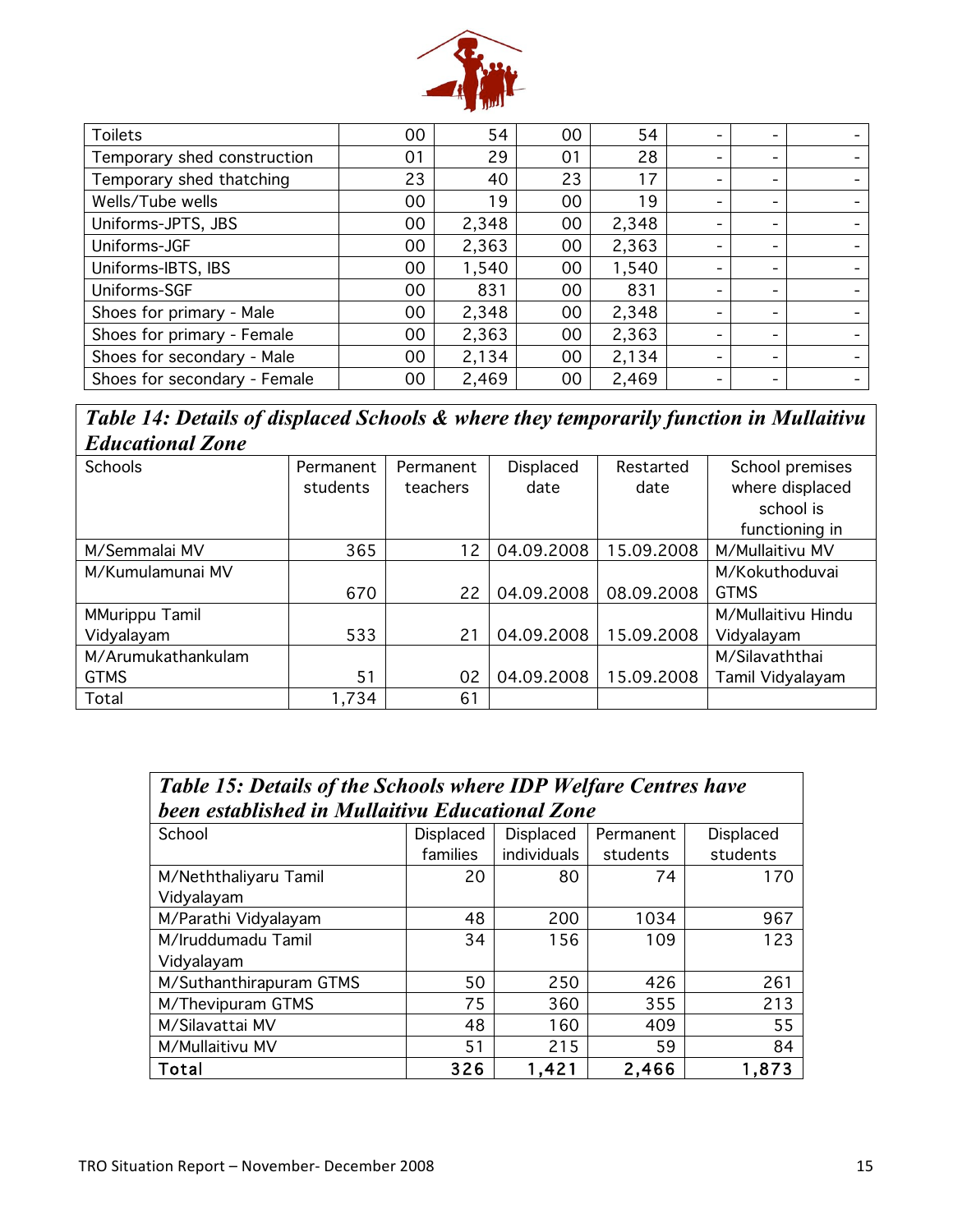

| Table 16: Schools functioning for primary students in the morning & secondary |           |                  |          |           |           |          |  |  |  |  |
|-------------------------------------------------------------------------------|-----------|------------------|----------|-----------|-----------|----------|--|--|--|--|
| students in the evening in the Mullaitivu Educational Zone                    |           |                  |          |           |           |          |  |  |  |  |
| School                                                                        | Permanent | <b>Displaced</b> | Total    | Permanent | Displaced | Total    |  |  |  |  |
|                                                                               | students  | student          | students | teachers  | teachers  | teachers |  |  |  |  |
| M/Visuvamadu MV                                                               | 1,286     | 1,757            | 3,043    | 36        | 36        | 72       |  |  |  |  |
| M/Parathi Vidyalayam                                                          | 1,034     | 967              | 2,001    | 21        | 18        | 39       |  |  |  |  |
| M/Udaiyarkaddu MV                                                             | 1,572     | 1,575            | 3,147    | 42        | 24        | 66       |  |  |  |  |
| M/Vallipunam Kanista                                                          | 1,477     | 725              | 2,202    | 30        | 12        | 42       |  |  |  |  |
| Advanced School                                                               |           |                  |          |           |           |          |  |  |  |  |
| Total                                                                         | 5,369     | 5,024            | 10,393   | 129       | 90        | 219      |  |  |  |  |

| <b>Table 17: Details of Displaced students by Zone: Mullaitivu District</b> |             |           |                  |       |                                          |                   |                  |        |                            |                      |              |
|-----------------------------------------------------------------------------|-------------|-----------|------------------|-------|------------------------------------------|-------------------|------------------|--------|----------------------------|----------------------|--------------|
|                                                                             |             |           |                  |       | Areas from which students were displaced |                   |                  |        |                            |                      |              |
| Zones to which<br>Students were<br>displaced                                | Kilinochchi | Thunukkai | North<br>avuniya | Nahdu | Maritimepattu                            | Puthukkudiyiruppu | Manna<br>avuniya | Jaffna | Batticaloa<br>Trincomalee, | Φ<br>š<br>N<br>Other | <b>Total</b> |
| Maritimepattu                                                               | 182         | 163       | 139              | 18    | 1653                                     | 17                | 9                | 89     | 6                          | 4                    | 2280         |
| Puthukkudiyiruppu                                                           | 4429        | 1856      | 302              | 183   | 204                                      | 25                | 34               | 29     | 12                         | 39                   | 7113         |
| Within Zone                                                                 | 4517        | 2011      | 449              | 211   | 1882                                     | 46                | 42               | 121    | 29                         | 6                    | 9314         |
| Total                                                                       | 9128        | 4030      | 890              | 412   | 3739                                     | 88                | 85               | 239    | 47                         | 49                   | 18,707       |

|                | Table 18: Kandawalai DS Division - IDPs in Welfare Centres & Schools |                 |                |                 |               |                                                      |  |  |
|----------------|----------------------------------------------------------------------|-----------------|----------------|-----------------|---------------|------------------------------------------------------|--|--|
| <b>No</b>      | Name of Welfare Centres<br>& Schools                                 | <b>Families</b> | <b>Members</b> | Under 12<br>Age | <b>Adults</b> | Required<br>amount for<br>cooked meals<br>for 3 days |  |  |
|                | Kandawalai M.V                                                       | 240             | 728            | 183             | 545           | 141,900                                              |  |  |
| $\overline{c}$ | Muruganantha M.V                                                     | 248             | 1128           | 281             | 847           | 220,020                                              |  |  |
| 3              | Murasumoddai GTMS                                                    | 65              | 279            | 71              | 208           | 54,330                                               |  |  |
| 4              | Pariyakulam Ijanar GTMS                                              | 125             | 563            | 141             | 422           | 109,770                                              |  |  |
| 5              | Kaddaikadu GTMS                                                      | 270             | 807            | 202             | 605           | 157,350                                              |  |  |
| 6              | Naganthirapuram GTMS                                                 | 82              | 353            | 89              | 264           | 68,790                                               |  |  |
| 7              | Naganthirapuram Pre-School                                           | 25              | 108            | 26              | 82            | 21,120                                               |  |  |
| 8              | KalavadithidalNagasvara<br>Vidyalalyam                               | 225             | 1668           | 417             | 1251          | 325,260                                              |  |  |
| 9              | Tharmapuram M.V                                                      | 1072            | 5289           | 1322            | 3967          | 1,031,370                                            |  |  |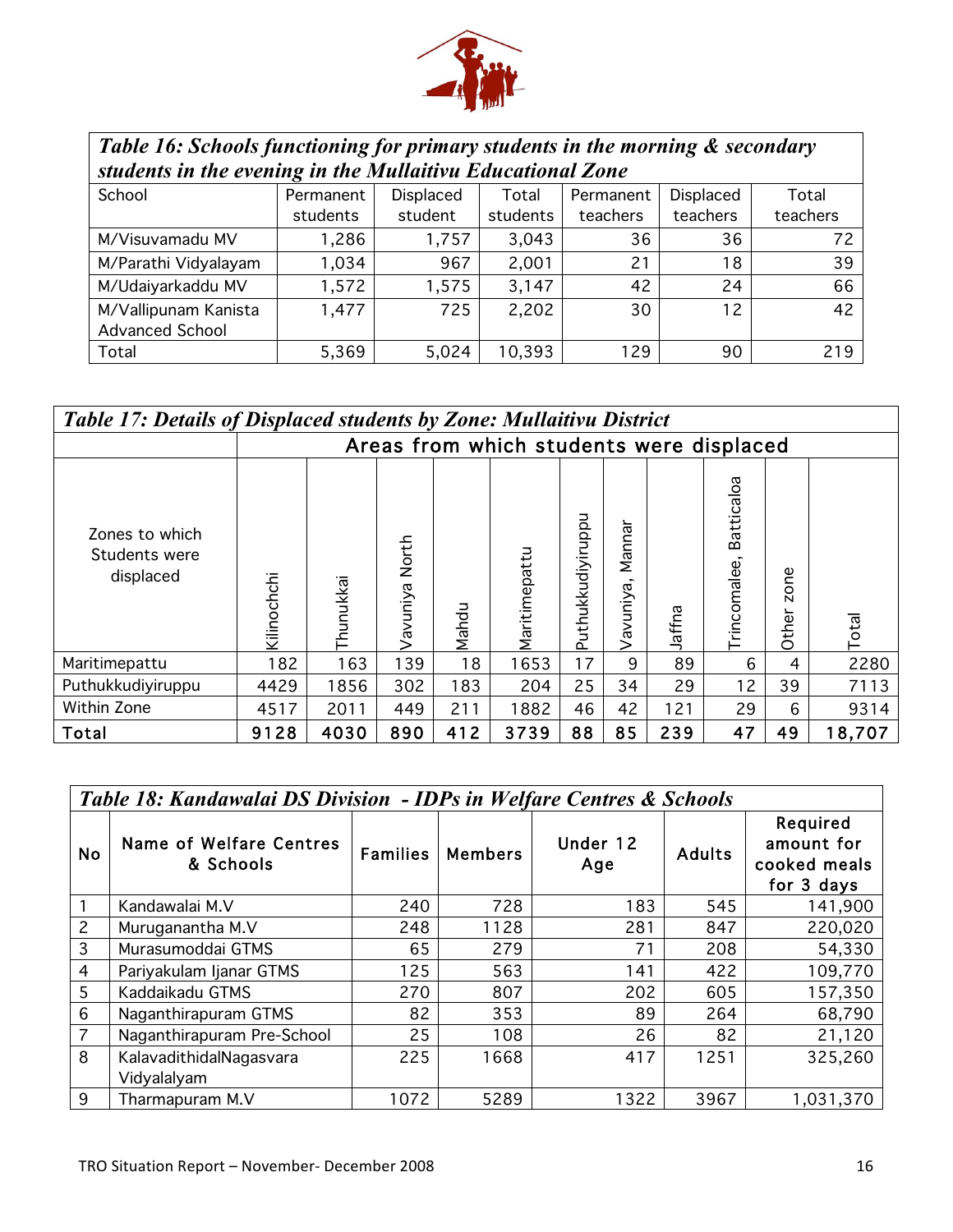

| 10    | Tharmapuram GTMS         | 196   | 816    | 204   | 612    | 159,120   |
|-------|--------------------------|-------|--------|-------|--------|-----------|
| 11    | Peramanthanaru M.V       | 159   | 684    | 170   | 514    | 133,440   |
| 12    | Kalaru Tamil Vidyalalyam | 151   | 647    | 162   | 485    | 126,150   |
| 13    | Majivaganapuram GTMS     | 125   | 537    | 133   | 404    | 104,790   |
| 14    | Punnaineravi GTMS        | 102   | 439    | 108   | 331    | 85,710    |
| 15    | Thambirasapuram GTMS     | 193   | 829    | 207   | 622    | 161,670   |
| 16    | RamanathaPuram East      | 92    | 412    | 103   | 309    | 80,340    |
| 17    | Uriyan Common Hall       | 110   | 508    | 127   | 381    | 99,060    |
| 18    | Kaddaikadu Pre School    | 75    | 313    | 77    | 236    | 61,110    |
| 19    | Kaddaikkadu Common Hall  | 143   | 698    | 174   | 524    | 136,140   |
| 20    | Kalmadunagar GTMS        | 408   | 1925   | 480   | 1445   | 375,450   |
| 21    | Kalmadunagar Church      | 96    | 434    | 108   | 326    | 84,660    |
| 22    | Kannaginagar School      | 328   | 1657   | 414   | 1243   | 323,130   |
| 23    | Pramanthanaru Pre School | 45    | 176    | 44    | 132    | 34,320    |
| Total |                          | 4,575 | 20,998 | 5,243 | 15,755 | 4,095,000 |

| Table 19: Karachchi DS Division - IDPs in Welfare Centres & Schools |                                                 |                 |                |                 |               |                                                   |  |
|---------------------------------------------------------------------|-------------------------------------------------|-----------------|----------------|-----------------|---------------|---------------------------------------------------|--|
| <b>No</b>                                                           | Name of Welfare<br><b>Centres &amp; Schools</b> | <b>Families</b> | <b>Members</b> | Under<br>12 Age | <b>Adults</b> | Required amount for<br>cooked meals for 3<br>days |  |
|                                                                     | Mayavanoor                                      | 63              | 230            | 92              | 138           | 42,780                                            |  |
| $\overline{c}$                                                      | Vaddakachchi M.V                                | 107             | 314            | 126             | 188           | 58,404                                            |  |
| 3                                                                   | Alagapuri GTMS                                  | 64              | 217            | 87              | 130           | 40,362                                            |  |
| $\overline{4}$                                                      | Ramanathapuram M.V                              | 66              | 213            | 85              | 128           | 39,618                                            |  |
| 5                                                                   | Ramanathapuram GTMS                             | 103             | 382            | 153             | 229           | 71,052                                            |  |
|                                                                     | 252,180<br>1356<br>403<br>543<br>813<br>Total   |                 |                |                 |               |                                                   |  |

|                | Table 20: Vadamarachchi East DS Division - IDPs in Welfare Centres & Schools |                 |                |                    |               |                                                |  |
|----------------|------------------------------------------------------------------------------|-----------------|----------------|--------------------|---------------|------------------------------------------------|--|
| No             | Name of Welfare<br>Centres &<br><b>Schools</b>                               | <b>Families</b> | <b>Members</b> | Under<br>12<br>Age | <b>Adults</b> | Required amount for<br>cooked meals for 3 days |  |
|                | <b>KaddaikkaduGTMS</b>                                                       | 348             | 1248           | 312                | 936           | 243,360                                        |  |
| $\overline{2}$ | <b>Kevil GTMS</b>                                                            | 581             | 2314           | 578                | 1736          | 451,260                                        |  |
| $\overline{3}$ | Chundikkulam GTMS                                                            | 157             | 631            | 252                | 379           | 117,390                                        |  |
| Total          |                                                                              | 1086            | 4193           | 1142               | 3051          | 812,010                                        |  |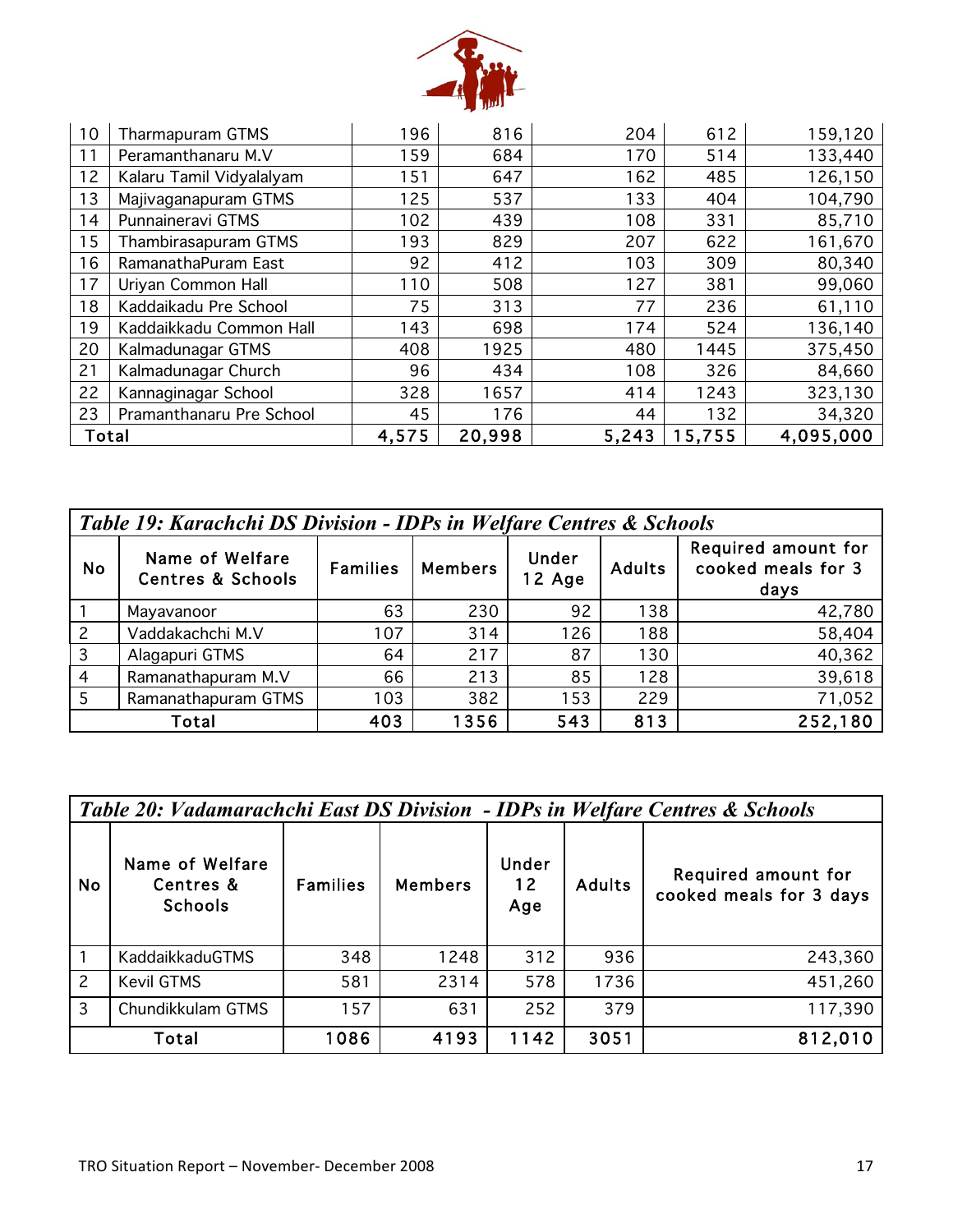

## **VI.** Details of the post flood situation & the urgent needs of the people who **If were severely affected by the recent flood & cyclone** An Appeal from a Vanni NGO Officer:

I wish to inform you that a continuous heavy rain and a cyclone have been taken place in our district during 23.11.2008 to 28.11.2008. Now also it seems to be continuing. 90% of the total population nearly 45,000 families were affected. 23,000 families were displaced and 6064 families are in schools and welfare centres. The remaining families are with the friends and relatives.

Due to the conflict situation in this district the people from Pallai AGA Division, Poonagary AGA Division and the Western part of Karachchi AGA Division of this district are totally displaced and temporarily settled in Kandavalai AGA Division and the eastern part of Karachchi AGA Division. The displaced people from other neighbouring districts are also temporarily settled in the above areas.

The recent continuous heavy rain and the cyclone severely affected these people. Now they are temporarily residing in the schools buildings, rural development society halls and newly formed welfare centres. These people are undergoing untold hardships due to the displacements as well as heavy rain and cyclone. In addition to this many livestock were killed due to this heavy flood.

## **VII. Houses Affected by Cyclone Nisha.**

| Table 21: Damaged Houses of the Permanent residents of the flood affected areas |      |                                |                |  |  |  |
|---------------------------------------------------------------------------------|------|--------------------------------|----------------|--|--|--|
| <b>DS Division</b>                                                              |      | Fully damaged   Partly damaged | Amount (SL Rs) |  |  |  |
| Karachchi                                                                       | 360  | 542                            | 162,200,000    |  |  |  |
| Kandawalai                                                                      | 2528 | 1861                           | 944,500,00     |  |  |  |
| Total                                                                           | 2888 | 2403                           | 1,106,700,000  |  |  |  |

| Table 22: Damaged Houses of the families displaced by war |                         |                   |                |  |  |  |
|-----------------------------------------------------------|-------------------------|-------------------|----------------|--|--|--|
| <b>DS Division</b>                                        | <b>Fully</b><br>damaged | Partly<br>damaged | Amount (SL Rs) |  |  |  |
| Karachchi                                                 | 686                     | 1031              | 65,230,000     |  |  |  |
| Kandawalai                                                | 12148                   | 7150              | 821,900,000    |  |  |  |
| Vadamarachchi East                                        | 548                     | 210               | 920,830,000    |  |  |  |
| Total                                                     | 13,382                  | 8,391             | 1,807,960,000  |  |  |  |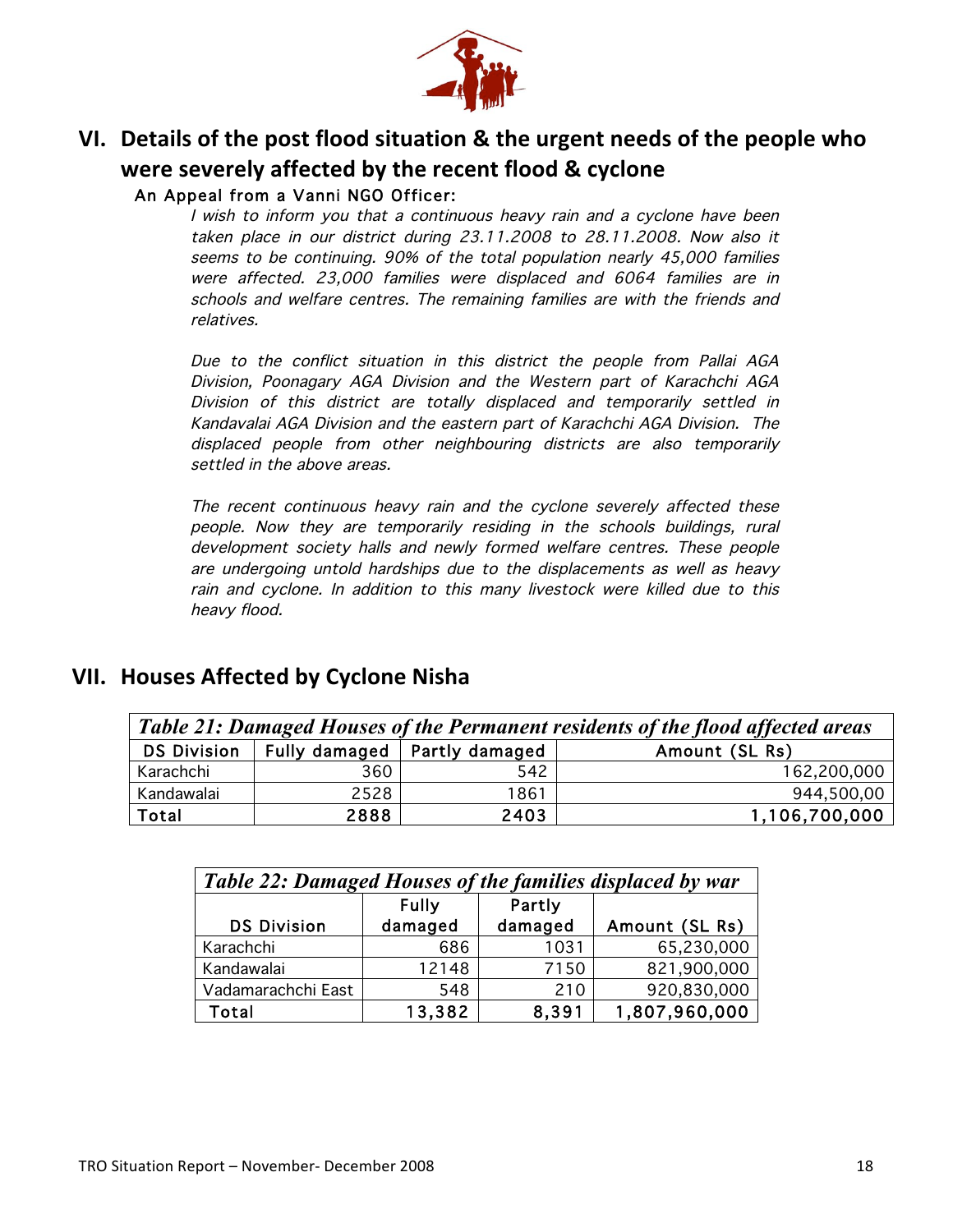

## **VIII.** Agriculture

| <b>Table 23: Crop Damage</b>                            |                               |                                |                                  |  |  |  |
|---------------------------------------------------------|-------------------------------|--------------------------------|----------------------------------|--|--|--|
| <b>DS Division</b>                                      |                               | Rice Paddy-Extent of<br>Damage | Estimated cost of damage (SL Rs) |  |  |  |
|                                                         | 100% damage                   | 50% damage                     |                                  |  |  |  |
| Karachchi                                               | 200 hectares                  | 200 hectares                   | 6,000,000                        |  |  |  |
| Kandawalai                                              | 200 hectares                  | 300 hectares                   | 7,000,000                        |  |  |  |
| Other food crops (pulse and grooved nut) and Vegetables |                               |                                |                                  |  |  |  |
| Karachchi                                               | 40 hectares                   |                                | 1,200,000                        |  |  |  |
| Kandawali                                               | 100 ha                        |                                | 300,000                          |  |  |  |
|                                                         | Fruit crops (Bowne and papaw) |                                |                                  |  |  |  |
| Karachchi                                               | 200 ha                        |                                | 80,000,000                       |  |  |  |
| Kandawalai                                              | $150$ ha                      |                                | 60,000,000                       |  |  |  |
| <b>Home Gardens</b>                                     |                               |                                |                                  |  |  |  |
| Karachchi                                               | 1000 Nos                      |                                | 2,000,000                        |  |  |  |
| Kandawalai                                              | 2000 Nos                      |                                | 4,000,000                        |  |  |  |
| Total                                                   |                               |                                | 163,200,000                      |  |  |  |

#### a. Damage to Department of Agriculture

Due to displacement, temporary sheds were erected at Puliampokkanai, they have been fully damaged by flooding.

| <b>Table 24: Department of Agriculture Buildings</b>  | Amount (SL Rs) |
|-------------------------------------------------------|----------------|
| 01. Temporary shed for office furniture and equipment | 100,000        |
| 02. Temporary shed for seed processing machine        | 100,000        |
| 03. Temporary shed for training hall                  | 750,000        |
| 04. Temporary shed for department Bus and Pick up     | 750,000        |
| Total                                                 | 3,500,000      |

| <b>Table 25: Affects of floods on Farm/Domesticated Animals</b> |              |             |                |  |  |
|-----------------------------------------------------------------|--------------|-------------|----------------|--|--|
| <b>Division</b>                                                 | Cows & Goats | <b>Hens</b> | Amount (SL Rs) |  |  |
| Kandawalai                                                      | 2085         | 2100        | 5,000,000      |  |  |
| Karachchi                                                       | 1425         | 2050        | 4,200,000      |  |  |
| Vadamarachchi East                                              | 750          | 1756        | 3,100,000      |  |  |
| Total                                                           | 4260         | 5906        | 12,300,000     |  |  |

## **IX.** Roads

| Table 26: RDA Roads                                                                             |                           |    |            |  |  |
|-------------------------------------------------------------------------------------------------|---------------------------|----|------------|--|--|
| <b>Total Estimated</b><br>Length (KM)<br>Name of the Road<br><b>DS Division</b><br>Cost (SL Rs) |                           |    |            |  |  |
| Kandawalai                                                                                      | Paranthan-Mullaitivu Road | 19 | 35,200,000 |  |  |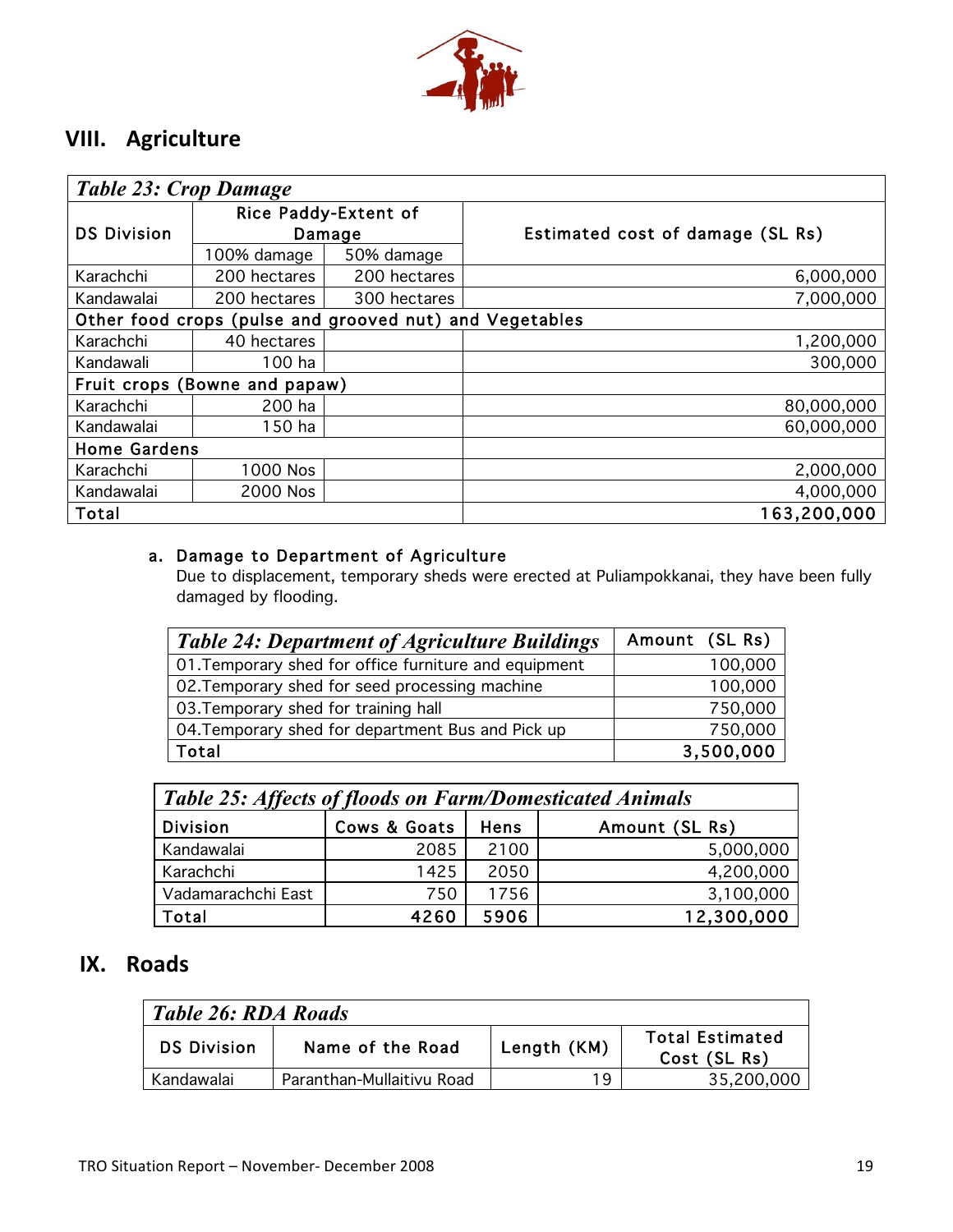

| <b>Table 27: RDD Roads</b> |                                                    |             |                                                                |  |  |  |
|----------------------------|----------------------------------------------------|-------------|----------------------------------------------------------------|--|--|--|
| <b>DS Division</b>         | Name of the Road                                   | Length (KM) | Total<br><b>Estimated</b><br>Cost (in<br>millions<br>of SL Rs) |  |  |  |
| Kandawalai                 | Murasumoddai Kokavil Road                          | 7           | 5                                                              |  |  |  |
|                            | Periyakulam Kandawalai Road                        | 3           | $\overline{2}$                                                 |  |  |  |
|                            | Kandawalai Panrisuddan Road                        | 6           | 8                                                              |  |  |  |
|                            | Visuvamadu Peramanthanaru Mayilvahanapuram<br>Road | 20          | 25                                                             |  |  |  |
|                            | Thadduvankoddy Kallaru Road                        | 23          | 30                                                             |  |  |  |
|                            | Kallaru Sundikkulam Road                           | 07          | 10                                                             |  |  |  |
|                            | Tharmapuram Kaddaikkadu Road                       | 14          | 15                                                             |  |  |  |
|                            | Vaddakkachchi Puliampokkanai Road                  | 08          | 10 <sub>o</sub>                                                |  |  |  |
| Karachchi                  | Puthumurippu Access Road                           | 06          | 5                                                              |  |  |  |
|                            | Alagarathinam Road                                 | 11          | 10                                                             |  |  |  |
|                            | Vaddakkachchi Cattle Farm                          | 3.5         | 04                                                             |  |  |  |
|                            | Kenady Road                                        | 7.6         | 08                                                             |  |  |  |
|                            | <b>Wilsan Road</b>                                 | 3.5         | 04                                                             |  |  |  |
|                            | Rose Road                                          | 2.5         | 02                                                             |  |  |  |
|                            | Uruthirapuram Main Road                            | 11          | 12                                                             |  |  |  |
| Maruthankerny              | Kaddaikadu Chundikkulam Road                       | 30          | 50                                                             |  |  |  |
|                            | Iyakkachchi Vettilaikerny Road                     | 11          | 10                                                             |  |  |  |
|                            | Navalady Uduththurai School Road                   | 05          | 05                                                             |  |  |  |
| Total                      |                                                    | 179.1       | 215                                                            |  |  |  |

|               | <b>Table 28: Pradesha Sabah Roads</b> |               |                                                       |  |  |  |  |
|---------------|---------------------------------------|---------------|-------------------------------------------------------|--|--|--|--|
| <b>No</b>     | Name of the Road                      | Length $(KM)$ | <b>Total Estimated Cost</b><br>(in millions of SL Rs) |  |  |  |  |
|               | Kandawalai DS Division                |               |                                                       |  |  |  |  |
|               | Kumarapuram Paranthan Road            | 2.5           | 2.5                                                   |  |  |  |  |
| $\mathcal{P}$ | Paranthan 01-18                       | 27            | 27                                                    |  |  |  |  |
| 3             | Korakkankaddu shelters Road           | 4             | 4                                                     |  |  |  |  |
| 4             | Uriyan Road                           | 3             | 3                                                     |  |  |  |  |
| 5             | Murasumoddai Temple Road              | 2             | $\overline{c}$                                        |  |  |  |  |
| 6             | Kandawalai Mavadi Road                | 3.5           | 3.5                                                   |  |  |  |  |
| 7             | Puliampokkanai Tharumapuram Road      | 3.5           | 3.5                                                   |  |  |  |  |
| 8             | Tharumapuram (1m Unit - 12m unit)     | 12            | 12                                                    |  |  |  |  |
| 9             | PeriyaKulam School Road               | 1.5           | 1.5                                                   |  |  |  |  |
| 10            | Ulavanur Thampirasapuram Road         | 3             | 3                                                     |  |  |  |  |
| 11            | Kandawalai Kombady Road               | 2             | $\overline{c}$                                        |  |  |  |  |
| 12            | Kandawalai Madukkarai Road            | 2             | $\overline{c}$                                        |  |  |  |  |
| 13            | Piramanthan Aru Punnaineeravi Road    | 3             | 3                                                     |  |  |  |  |
| 14            | Kolunthuppulavu Mayilvahanapuram Road | 4             | 4                                                     |  |  |  |  |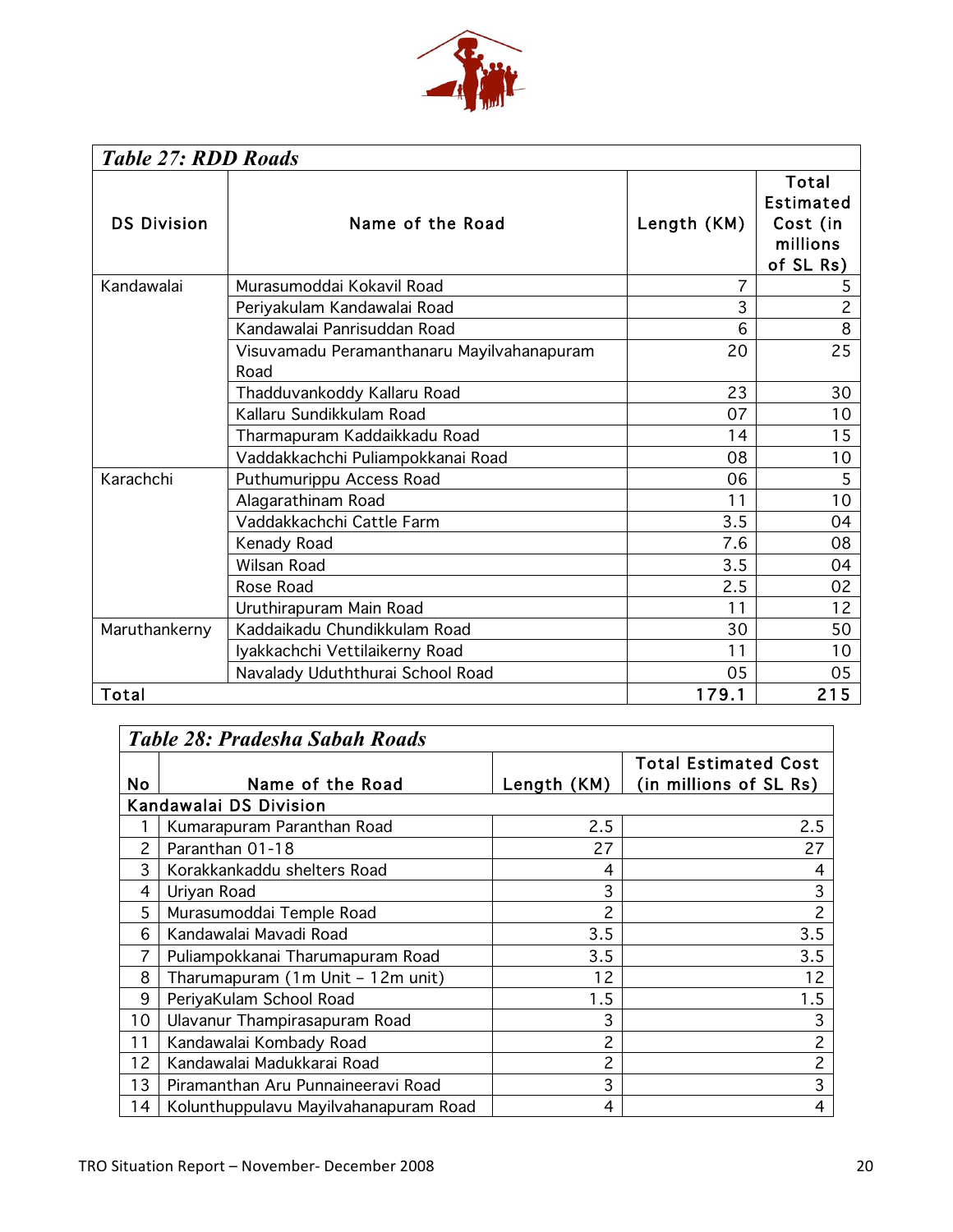

| 15 | Avaransadde Kandawalai Road    | 3   | 3              |
|----|--------------------------------|-----|----------------|
| 16 | Palaiyakamam Murasumoddai Road | 2   | $\overline{c}$ |
|    | <b>Sub Total</b>               | 78  | 78             |
|    | Karachchi DS Division          |     |                |
| 1  | Kirusnan Temple Road           | 3   | 0.3            |
| 2  | Mavadiamman Road               | 8   | 0.8            |
| 3  | Silva Road                     | 6   | 0.6            |
| 4  | Kadsan Road                    | 5   | 0.5            |
| 5  | Navalar Road                   | 3   | 0.3            |
| 6  | Kurukgu Road                   | 5   | 0.5            |
| 7  | Arumuham Road                  | 4   | 0.4            |
| 8  | Sivasuntharam Road             | 3   | 0.3            |
| 9  | Anna Vilaiyaddukalaga Road     | 5   | 0.5            |
| 10 | Ramanathankula Road            | 4   | 0.4            |
| 11 | VayalurMurugan Road            | 2   | 0.2            |
| 12 | KarthekesuKadai Road           | 3   | 0.3            |
| 13 | Nanthavanappillaiyar Road      | 2   | 0.2            |
| 14 | Meelikaithodda Road            | 4   | 0.4            |
| 15 | Puthukkadu Road                | 3   | 0.3            |
|    | Sub Total                      | 60  | 60             |
|    | Total (Kandawalai & Karachchi) | 138 | 138            |

# **X. Damages to Public Areas and Buildings**

|           | <b>Table 29: Damages to the Markets and Commercial places</b> |                                     |  |  |
|-----------|---------------------------------------------------------------|-------------------------------------|--|--|
| <b>No</b> | Name of the Market                                            | <b>Total Estimated Cost (SL Rs)</b> |  |  |
| 01        | Vaddakkachchi                                                 | 300,000                             |  |  |
| 02        | Puliampokkanai                                                | 1,500,000                           |  |  |
| 03        | Tharmapuram                                                   | 800,000                             |  |  |
| 04        | Piramanthan aru                                               | 300,000                             |  |  |
| 05        | Paranthan                                                     | 200,000                             |  |  |
| 06        | Kandawalai                                                    | 300,000                             |  |  |
| 07        | Murasumoddai                                                  | 3,500,000                           |  |  |
| 08        | Kallaru                                                       | 200,000                             |  |  |
| 09        | Ramanathapuram                                                | 200,000                             |  |  |
| Total     |                                                               | 7,300,000                           |  |  |

|           | <b>Table 30: Damages to the Libraries and other properties</b> |                                     |  |  |
|-----------|----------------------------------------------------------------|-------------------------------------|--|--|
| <b>No</b> | Name of the library                                            | <b>Total Estimated Cost (SL Rs)</b> |  |  |
| 01        | Vaddakkachchi library Buildings                                | 200,000                             |  |  |
| 02        | Library books                                                  | 200,000                             |  |  |
| 03        | Murasumoddai library Furniture                                 | 100,000                             |  |  |
| 04        | Library books                                                  | 300,000                             |  |  |
| Total     |                                                                | 800,000                             |  |  |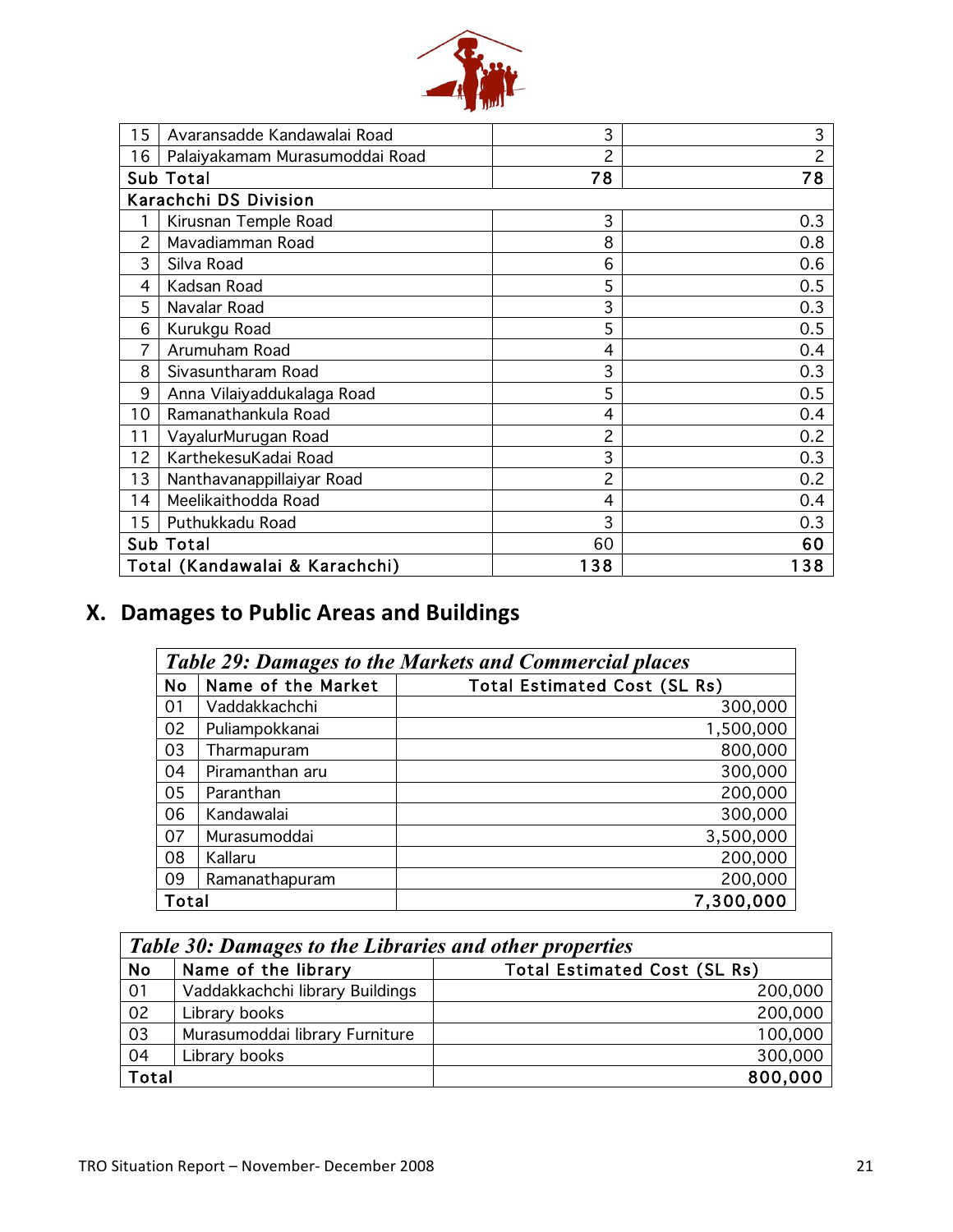

# XI. Health - Damages to Infrastructure

|                | <b>Table 31: Health Sector Infrastructure Damages</b> |            |                        |  |  |  |
|----------------|-------------------------------------------------------|------------|------------------------|--|--|--|
|                | Regional Hospital Vaddakkachchi                       |            |                        |  |  |  |
| <b>No</b>      | Details                                               | Damage     | <b>Total Estimated</b> |  |  |  |
|                |                                                       |            | Cost (SL Rs)           |  |  |  |
| 1              | Generator Room                                        | Completely | 20,000                 |  |  |  |
| $\overline{c}$ | Patients (quarters)                                   | Completely | 35,000                 |  |  |  |
| 3              | <b>Medicine Stores</b>                                | Completely | 60,000                 |  |  |  |
| $\overline{4}$ | Midwife quarters                                      | Completely | 100,000                |  |  |  |
|                | Sub-Total                                             |            | 215,000                |  |  |  |
|                | District General Hospital (Visvamadu)                 |            |                        |  |  |  |
| 1              | Patients quarters                                     | Completely | 75,000                 |  |  |  |
| $\overline{2}$ | Generator Room                                        | Completely | 20,000                 |  |  |  |
|                | Sub-Total                                             |            | 95,000                 |  |  |  |
|                | Regional Hospital Tharmapuram                         |            |                        |  |  |  |
| 1              | Patients ward                                         | Completely | 100,000                |  |  |  |
| $\overline{c}$ | Road between the Kambara and the                      | Completely | 80,000                 |  |  |  |
|                | hospital                                              |            |                        |  |  |  |
| 3              | Staff quarters                                        | Completely | 180,000                |  |  |  |
| $\overline{4}$ | Patients ward                                         | Completely | 60,000                 |  |  |  |
|                | Sub-Total                                             |            | 420,000                |  |  |  |
|                | <b>Primary Health Centres</b>                         |            |                        |  |  |  |
| 1              | Patients ward 100'X20'                                | Completely | 150,000                |  |  |  |
| $\overline{c}$ | Out Patients ward 20'X60'                             | Party      | 30,000                 |  |  |  |
| 3              | Puliamkulam D.P Staff quarters 18'X12'                | Completely | 150,000                |  |  |  |
| 4              | Adampan D.P Staff quarters 60'X20'                    | Party      | 125,000                |  |  |  |
|                | Sub-Total                                             |            | 455,000                |  |  |  |
|                | <b>MOH Office Kalmadunagar</b>                        |            |                        |  |  |  |
| 1              | Stores 30'X20' Roof                                   | Completely | 75,000                 |  |  |  |
| $\overline{c}$ | Clinic Centre Ramanathapuram40'X16'                   | Party      | 20,000                 |  |  |  |
| 3              | Model Garden                                          |            | 10,000                 |  |  |  |
|                | Sub-Total                                             |            | 105,000                |  |  |  |
|                | <b>MOH Office Kandavalai</b>                          |            |                        |  |  |  |
| 1              | Staff Quarters 21'X16'                                | Completely | 100,000                |  |  |  |
| $\overline{c}$ | Staff Quarters 21'X16'                                | Partly     | 50,000                 |  |  |  |
| 3              | Puliampokkanai Clinic Centre 20'X30'                  | Completely | 75,000                 |  |  |  |
| 4              | Punnaineeravi Clinic Centre 80'X20'                   | Partly     | 140,000                |  |  |  |
| 5              | Primary Health Centre Kallaru                         | Partly     | 50,000                 |  |  |  |
| 6              | Primary Health Centre Tharmapuram                     | Completely | 150,000                |  |  |  |
|                | Sub-Total                                             |            | 565,000                |  |  |  |
|                | Kallaru Main Stores                                   |            |                        |  |  |  |
| 1              | Roof 90'X26'                                          | Completely | 310,000                |  |  |  |
|                | Sub-Total                                             |            | 310,000                |  |  |  |
|                | <b>Aurvedic Hospitals</b>                             |            |                        |  |  |  |
| 1              | <b>Building</b>                                       |            | 500,000                |  |  |  |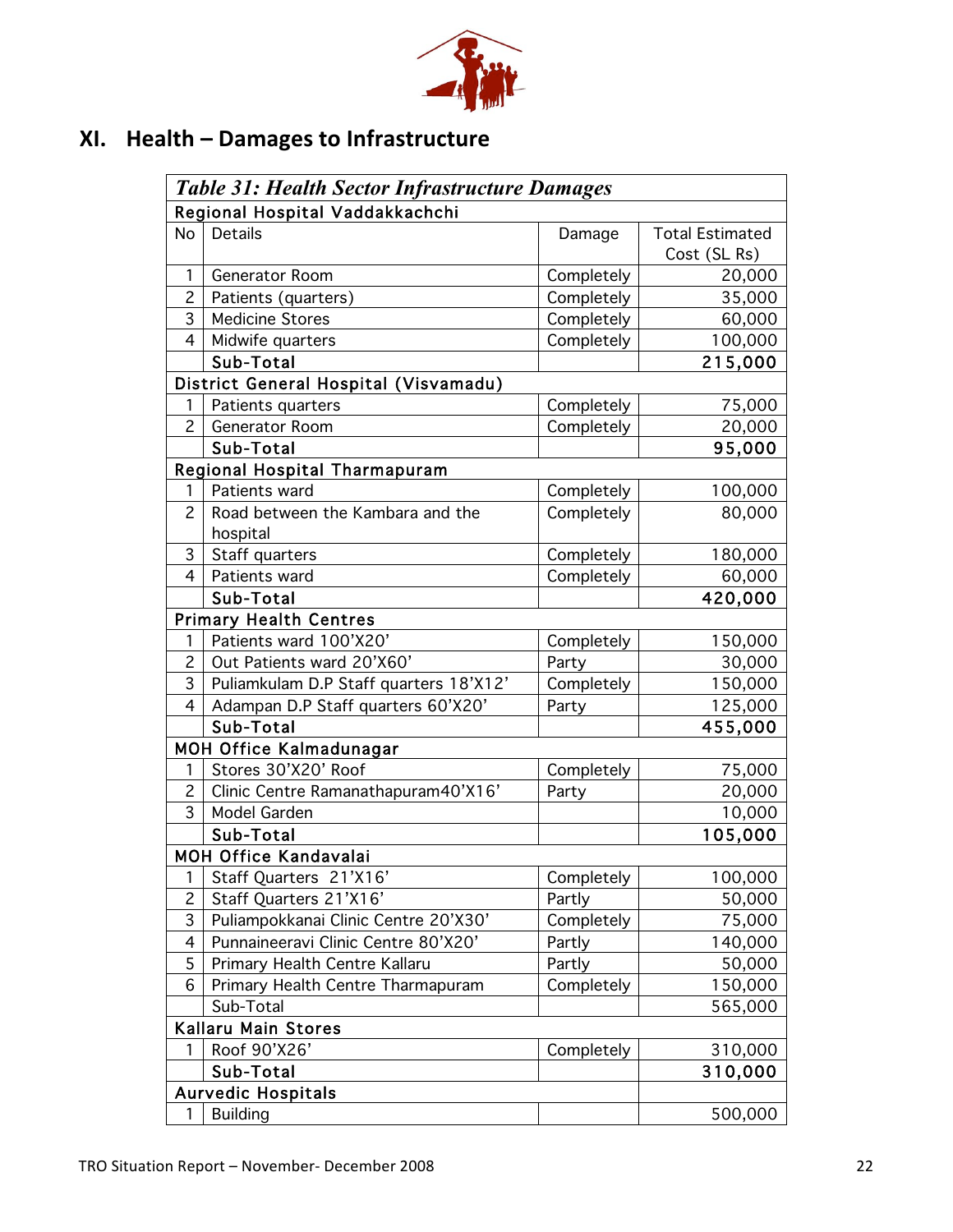

| ົ     | Furniture |           | 200,000   |
|-------|-----------|-----------|-----------|
| 3     | Drugs     |           | 400,000   |
|       | Sub-Total |           | 1,100,000 |
| `otal |           | 3,265,000 |           |

# XII. Education - Damages to Infrastructure

|    | <b>Table 32: Education</b>     |                               |                           |                                |  |  |
|----|--------------------------------|-------------------------------|---------------------------|--------------------------------|--|--|
| No | Schools                        | Shelters/Building<br>(SL Rs.) | <b>Toilet</b><br>(SL Rs.) | <b>Furniture</b><br>$(SL$ Rs.) |  |  |
| 01 | <b>Central College</b>         | 125,000                       | 35,000                    |                                |  |  |
| 02 | Thiruvaiaru MV                 | 225,000                       |                           | 150,000                        |  |  |
| 03 | Puthumurippu Vikneshwara       | 35,000                        |                           |                                |  |  |
| 04 | Barathi Vidyalayam             | 52,500                        |                           |                                |  |  |
| 05 | Mayavanoor Vidyalayam          | 385,000                       |                           | 15,000                         |  |  |
| 06 | Pattima Roca                   | 90,000                        | 14,000                    | 125,000                        |  |  |
| 07 | Muruganantha MV                | 37,500                        |                           |                                |  |  |
| 08 | Kaladeddithidal Nageshwara Vid | 180,000                       |                           |                                |  |  |
| 09 | Kandawalai MV                  | 422,000                       |                           | 50,000                         |  |  |
| 10 | Murasumoddai MV                |                               | 7,500                     |                                |  |  |
| 11 | Umayalpuram MV                 | 135,000                       | 20,000                    | 60,000                         |  |  |
| 12 | Tharmapuram No. I              | 90,000                        |                           |                                |  |  |
| 13 | Periyakulam Iyanar Vid         | 21,000                        |                           |                                |  |  |
| 14 | Piramanthanu MV                | 25,000                        | 25,000                    |                                |  |  |
| 15 | Kaddaikadu GTMS                | 90,000                        | 40,000                    |                                |  |  |
| 16 | Kumarasamy GTMS                | 515,000                       |                           |                                |  |  |
| 17 | Thampirasapuram GTMS           | 335,000                       |                           |                                |  |  |
| 18 | Selliyativu MV                 | 15,000                        |                           |                                |  |  |
| 19 | <b>Gnanimadam GTMs</b>         | 20,000                        |                           |                                |  |  |
| 20 | Vettilaikerny MV               | 101,000                       |                           |                                |  |  |
| 21 | Kaddaikadu Pre                 | 140,000                       | 30,000                    |                                |  |  |
| 22 | Kandawalai Koddam              | 100,000                       |                           |                                |  |  |
|    | Total                          | 3,139,000                     | 171,500                   | 400,000                        |  |  |

# XIII. Irrigation

| Table 33: Damaged Caused by Recent Flood in Kilinochchi District to<br><b>Irrigation Schemes</b> |                             |                                               |                                                       |  |  |  |
|--------------------------------------------------------------------------------------------------|-----------------------------|-----------------------------------------------|-------------------------------------------------------|--|--|--|
| <b>DS Division</b>                                                                               | Name of Tank /<br>Reservoir | <b>Head Works</b>                             | <b>Total Estimated Cost</b><br>(in millions of SL Rs) |  |  |  |
| Karachchi                                                                                        | Iranaimadu Tank             | Runnels and Scours on<br>D/S from OM 47Chs.to | 1.5.O                                                 |  |  |  |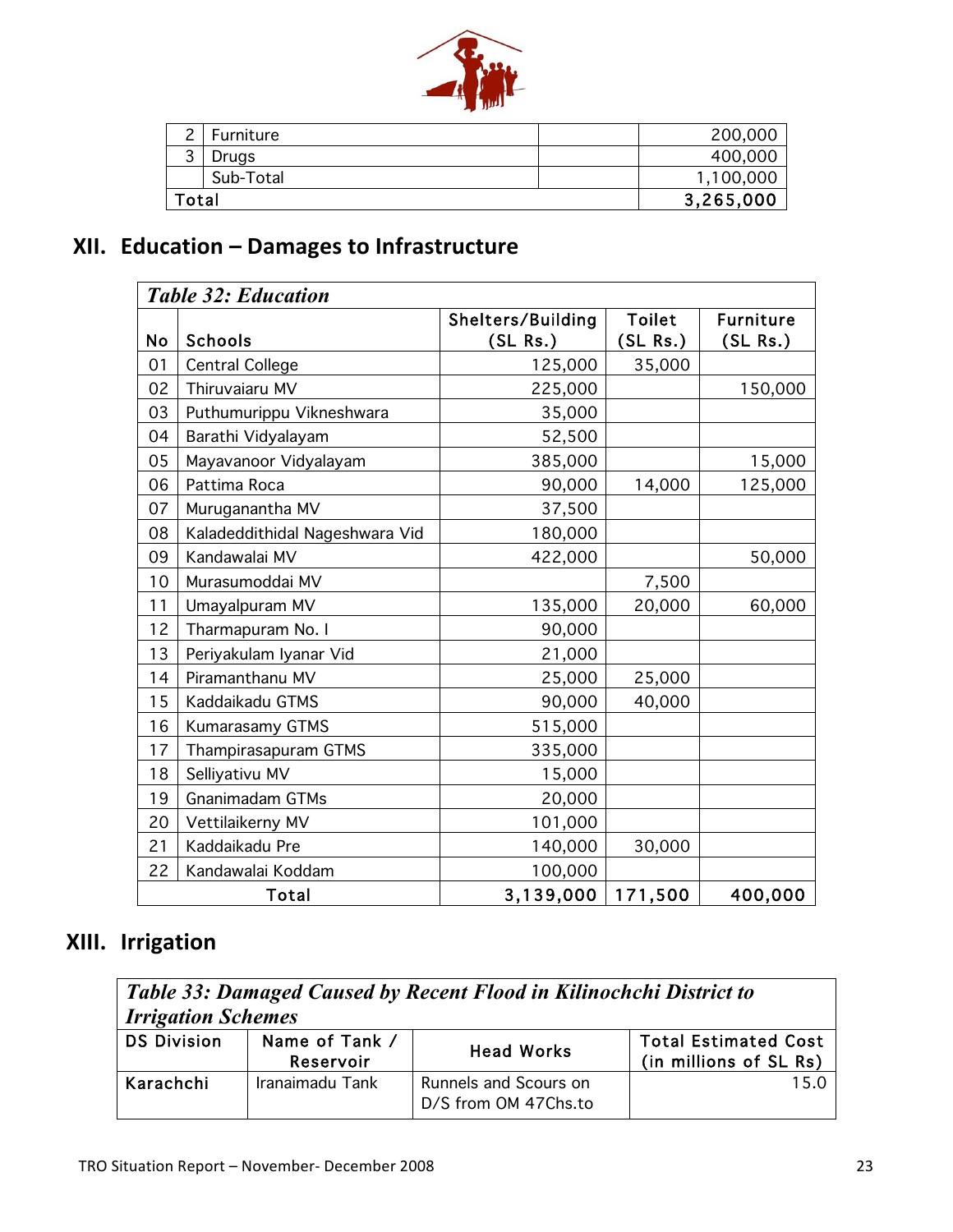

|            |                  | 2M14Chs.                 |     |  |
|------------|------------------|--------------------------|-----|--|
|            |                  |                          |     |  |
|            |                  | Channels - L.B           | 9.0 |  |
|            |                  | Channels - R.B           | 4.0 |  |
|            |                  | Channels Roads - L.B     | 3.0 |  |
|            |                  | Channels Roads - R.B     | 2.0 |  |
|            | Kilinochchi Tank |                          | 5.0 |  |
| Kandavalai | Kalmadu Tank     | Mead works               | 8.0 |  |
|            |                  | Channels                 | 4.5 |  |
|            |                  | Roads                    | 2.5 |  |
|            | Piramanthanaru   | Head works               | 8.5 |  |
|            | Tank             | Channels                 | 3.5 |  |
|            |                  | Roads                    | 2.0 |  |
|            | <b>Buildings</b> | I.E's Office Complex     | 2.5 |  |
|            |                  | Unit Office, Kalmadu     | 0.5 |  |
|            |                  | Unit Office, Piramanthan | 0.5 |  |
|            |                  | Aru                      |     |  |
| Total      |                  |                          |     |  |

## XIV. Multi Purpose Co-Operative Societies (MPCS)

|                | Table 34: Kilinochchi & Mullaitivu MPCS (SL Rs) |           |                 |                  |            |  |
|----------------|-------------------------------------------------|-----------|-----------------|------------------|------------|--|
| <b>No</b>      | Co-operative                                    | Food      | <b>Building</b> | <b>Furniture</b> | Total      |  |
|                |                                                 | Damage    | Damage          | Damage           |            |  |
| 1              | Karachchi North MPCS                            | 5,100,000 | 700,000         | 125,000          | 5,925,000  |  |
| $\overline{c}$ | Karachchi South MPCS                            | 1,000,000 | 300,000         | 200,000          | 1,500,000  |  |
| 3              | Karachchi East MPCS                             | 900,000   | 100,000         | 200,000          | 1,200,000  |  |
| 4              | Akkarayan MPCS                                  | 9,750,000 | 200,000         | 200,000          | 10,150,000 |  |
| 5              | Poonagary MPCS                                  | 1,200,000 | 170,000         | 85,000           | 1,455,000  |  |
| 6              | Pachchilipalle MPCS                             | 525,000   | 150,000         | 50,000           | 725,000    |  |
| 7              | Kili. PPS                                       | 650,000   | 165,000         | 385,000          | 1,200,000  |  |
| 8              | Palai P.P.S                                     | 250,000   | 200,000         | 150,000          | 600,000    |  |
| 9              | Poonagary P.P.S                                 | 220,000   | 250,000         | 150,000          | 620,000    |  |
| 10             | K.D.P.R.D Co Op Consortium                      | 250,000   | 250,000         | 75,000           | 575,000    |  |
| 11             | N.P.P.D Co Op union                             | 100,000   | 150,000         | 50,000           | 300,000    |  |
| 12             | N.R.L.O Co Op Society                           | 500,000   | 300,000         | 200,000          | 1,000,000  |  |
| 13             | North Province MPCS Union                       | 850,000   | 525,000         | 175,000          | 1,550,000  |  |
| 14             | Thiruvaiyaru Co Op                              | 650,000   | 150,000         | 200,000          | 1,000,000  |  |
| 15             | Kili District Confederation                     | 700,000   | 225,000         | 100,000          | 1,025,000  |  |
|                | Society                                         |           |                 |                  |            |  |
| 16             | Kili District thrift society                    | 300,000   | 200,000         | 150,000          | 650,000    |  |
| 17             | Kili Distict Co-op Conical                      | 125,000   | 350,000         | 175,000          | 650,000    |  |
| 18             | Kili Lifco                                      | 200,000   | 100,000         | 50,000           | 350,000    |  |
| 19             | Kili/Mullai Rural Bank Union                    | 150,000   | 250,000         | 50,000           | 450,000    |  |
| 20             | N.P Con Co-op Union                             | 200,000   | 150,000         | 50,000           | 400,000    |  |
| 21             | Karachchi North Fis. Union                      | 100,000   | 75,000          | 125,000          | 300,000    |  |
| 22             | Poonagary fis -Union                            | 50,000    | 75,000          | 75,000           | 200,000    |  |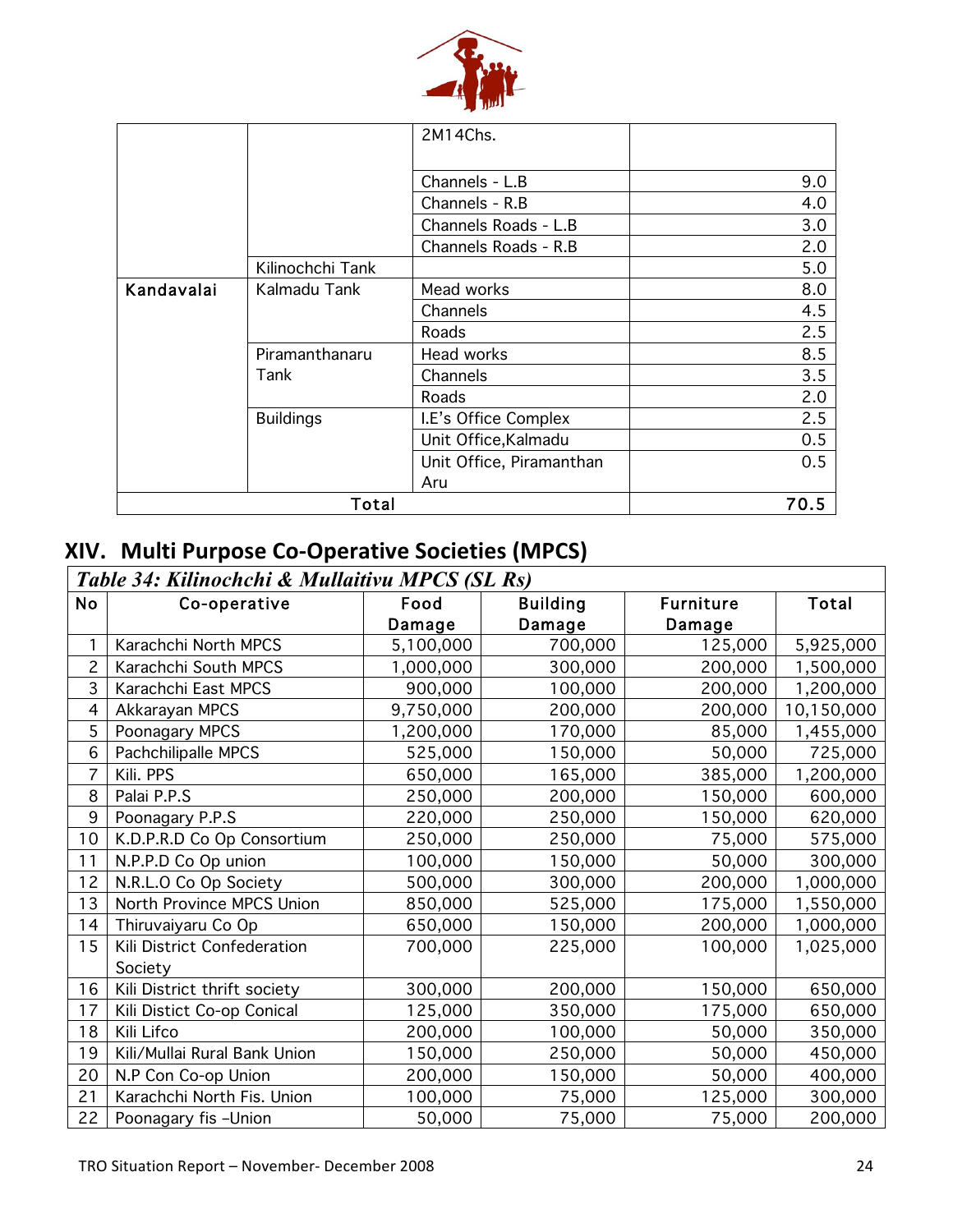

| $\sim$<br>N.<br>ractor co-op | 5,000                           | 5,000     | 40,000    | 50.000                 |
|------------------------------|---------------------------------|-----------|-----------|------------------------|
| $\tau$ otal                  | 5,000<br>$\sim$<br>$- - -$<br>ີ | 5,040,000 | 3,060,000 | .000<br>ີ<br>$\cdot$ . |

|                | <b>Table 35: Mannar District MPCS (SL Rs)</b> |           |                 |                  |           |  |  |  |
|----------------|-----------------------------------------------|-----------|-----------------|------------------|-----------|--|--|--|
| No             | <b>MPCS</b>                                   | Food      | <b>Building</b> | <b>Furniture</b> | Total     |  |  |  |
|                |                                               | Damage    | Damage          | Damage           |           |  |  |  |
|                | Madu MPCS                                     | 660,000   | 390,000         | 265,000          | 1,315,000 |  |  |  |
| 2              | Manthai West MPCS                             | 550,000   | 400,000         | 150,000          | 1,100,000 |  |  |  |
| 3              | Manthai North MPCS                            | 521,000   | 315,000         | 385,000          | 1,221,000 |  |  |  |
| $\overline{4}$ | Adampan P.P.S                                 | 300,000   | 175,000         | 125,000          | 600,000   |  |  |  |
| 5              | Mathai West P.P.S                             | 10,000    | 30,000          | 10,000           | 50,000    |  |  |  |
| Total          |                                               | 2,041,000 | 1,310,000       | 935,000          | 4,286,000 |  |  |  |

| <b>Table 36: Jaffna District MPCS</b> |                                    |           |                 |                  |           |
|---------------------------------------|------------------------------------|-----------|-----------------|------------------|-----------|
| <b>No</b>                             | <b>MPCS</b>                        | Food      | <b>Building</b> | <b>Furniture</b> | SL Rs.    |
|                                       |                                    | Damage    | Damage          | Damage           |           |
|                                       | Vadamarachchi East MPCS            | 800,000   | 100,000         | 150,000          | 1,050,000 |
| $\overline{2}$                        | Vadamarachchi East P.P.S           | 200,000   | 100,000         | 100,000          | 400,000   |
| 3                                     | Vadamarachchi East Fis Co.op Union | 200,000   | 150,000         | 150,000          | 500,000   |
| Total                                 |                                    | 1,200,000 | 350,000         | 400,000          | 1,950,000 |

## XV. Damage to the Administrative Sectors

| <b>Table 37: Damage to the Administrative Sectors</b> |                             |                                |  |  |  |
|-------------------------------------------------------|-----------------------------|--------------------------------|--|--|--|
| <b>No</b>                                             | <b>Details</b>              | Amount (in millions of SL Rs.) |  |  |  |
| 01                                                    | Karachchi AGA Office        | 0.8                            |  |  |  |
| 02                                                    | Kandawalai AGA Office       | 1.2                            |  |  |  |
| 03                                                    | <b>District Secretariat</b> | 1.8                            |  |  |  |
| 04                                                    | <b>Other Departments</b>    | 2.0                            |  |  |  |
| Total                                                 |                             | 5.8                            |  |  |  |

## XVI. Summary

| Table 38: Summary of Urgent needs for the affected people & important sectors |                              |        |                              |  |  |
|-------------------------------------------------------------------------------|------------------------------|--------|------------------------------|--|--|
| <b>No</b>                                                                     | <b>Details</b>               | Amount | Approximate Estimate (SL Rs) |  |  |
|                                                                               | <b>Cooked Meals</b>          | 26,547 | 5,159,190                    |  |  |
| っ                                                                             | Milk Food                    | 20,000 | 600,000                      |  |  |
| 3                                                                             | <b>Temporary Houses</b>      | 21,773 | 920,300,000                  |  |  |
| 4                                                                             | <b>Temporary Toilets</b>     | 10,000 | 150,000,000                  |  |  |
| 5                                                                             | Tarpaulin and plastic Sheets | 10,000 | 20,000,000                   |  |  |
| 6                                                                             | Roof Tarpaulin Sheets        | 20,000 | 100,000,000                  |  |  |
|                                                                               | <b>Bed sheets</b>            | 20,000 | 7,000,000                    |  |  |
| 8                                                                             | Clothes (Children & Elders)  | 20,000 | 20,000,000                   |  |  |